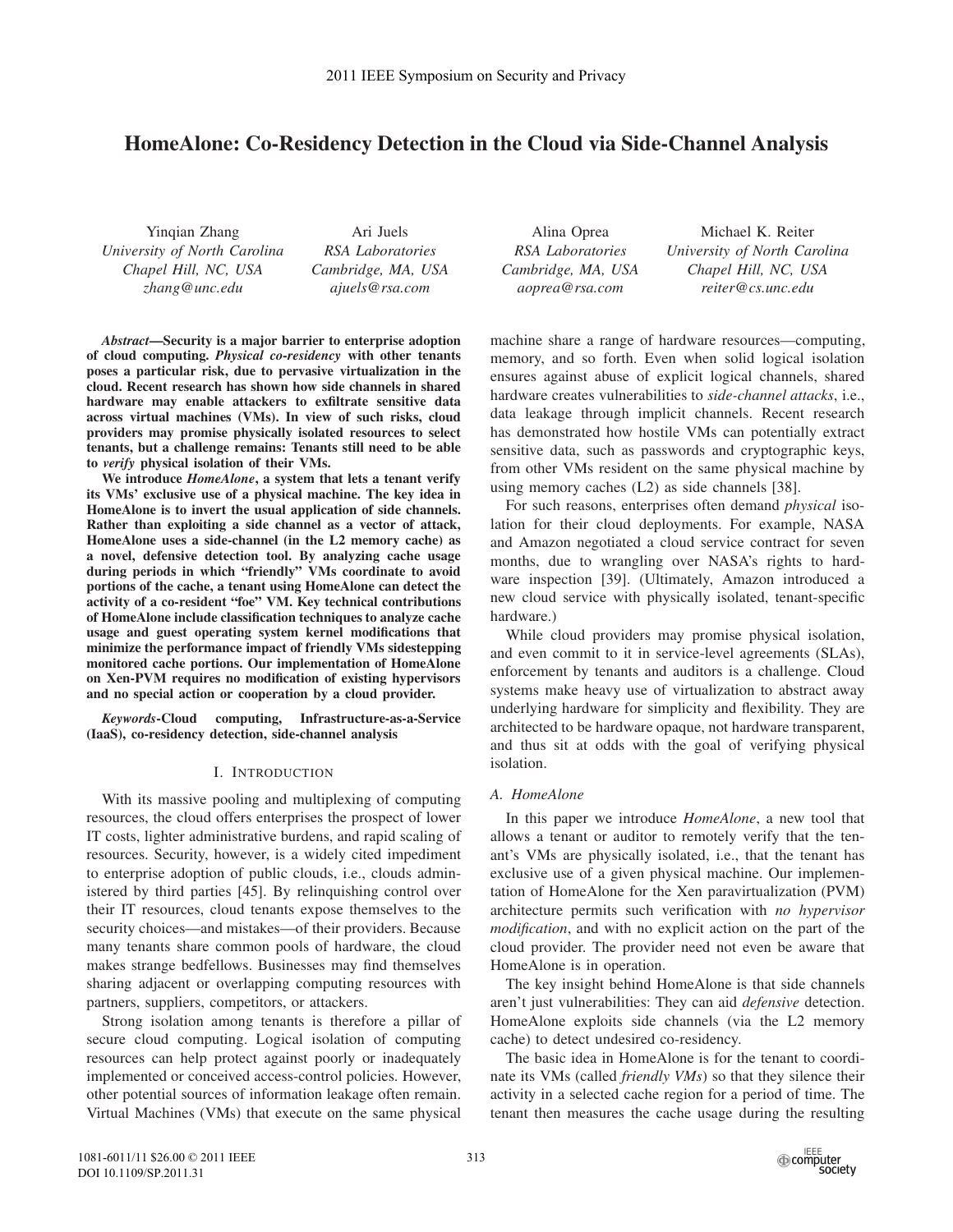quiescent period and checks that there is no unexpected activity. Any such activity suggests the presence of a *foe VM*—our generic term for another tenant's VM—running on the same physical machine.

### *B. Technical Challenges and Contributions of HomeAlone*

In practice, HomeAlone requires an approach more complicated than simple silencing of friendly VMs and listening for foe cache activity. Even without friendly VM activity, the L2 cache in a virtualized environment is never entirely quiet, and measurement of its activity (via techniques described below) is error-prone. The timing channel by which Home-Alone measures cache activity is subject to many forms of noise, including scheduling interruptions, coarse timer readings, and core migration in a multi-core environment. Even more challenging is the background noise created by low-level system activity (e.g., that of the hypervisor and Dom0 in Xen), which our classifier needs to distinguish from foe VM activity.

Consequently, a major challenge in the design of Home-Alone is the construction of an effective classifier that can distinguish normal cache activity in a friendly environment from the activity introduced by a foe. This classifier in HomeAlone is carefully designed to address complications such as core migration and the impact of friendly-VM and Dom0 activity on the cache.

Another major technical challenge in HomeAlone is performance overhead: It is desirable in practice that silencing friendly VMs doesn't substantially degrade their performance. HomeAlone thus silences VMs in a *selective* manner. During detection periods, friendly VMs coordinate avoidance of just a small, randomly selected region of the cache, set aside for foe detection.

Selective cache avoidance is challenging, and requires kernel modifications in the guest operating system (OS) of the friendly VMs. By taking advantage of the double indirection layer in memory virtualization in Xen-PVM, we build an *address remapper* that remaps a set of physical memory pages (corresponding to the cache region avoided by friendly VMs) to a reserved pool of available pages. We show that the impact of selective cache avoidance on the performance of several realistic workloads is modest. For this reason, and because HomeAlone requires no hypervisor modification or cloud-provider support, tenants can use HomeAlone undisruptively and as often as desired to verify isolation policies.

We demonstrate that HomeAlone effectively detects foe VMs whose activities are significantly evidenced in the L2 cache during their execution. We believe that HomeAlone will most commonly detect policy misconfigurations or cost cutting by a service provider that produces undesired coresidency. We further show, however, that HomeAlone can impose significant obstacles even to hostile foe VMs that attempt to use the L2 cache as an avenue for attack. So,

while the L2 cache has been demonstrated to be an easily exploitable side-channel attack vector, it is one whose abuse HomeAlone is well-positioned to detect.

*Paper organization:* In Section II, we describe the cloud scenarios envisaged for use of HomeAlone and the accompanying threat model. We explain the characteristics of the L2-cache as a side channel in Section III. We detail the design of HomeAlone in Section IV and its implementation in Section V. In Section VI, we evaluate the detection accuracy of HomeAlone on demonstration workloads and the performance impact of HomeAlone. We discuss in Section VII a number of issues that bear on the use of HomeAlone in practice. Section VIII reviews related work. We conclude in Section IX.

## II. BACKGROUND AND SYSTEM MODEL

#### *A. Cloud Infrastructure Service*

Cloud services are often taxonymized—based on the abstraction layer they export—as Platform as a Service (PaaS), Software as a Service (SaaS), or Infrastructure as a Service (IaaS). PaaS offers an application-development environment but abstracts away lower software layers such as the OS. SaaS presents an application-level interface to the tenant. Our focus in this paper is on IaaS.

In an IaaS system, computing resources are generally made available to tenants in the form of VM instances. Tenants essentially have complete control of these VMs but no visibility into the lower layers of the infrastructure, e.g., hypervisors (virtual machine monitors) and data-center management consoles. The tenant VM instances may be configured with operating systems from a catalog but are also typically custom-configurable. (Supporting network and storage are often bundled with computing instances but can also be purchased separately.) Amazon's Elastic Compute Cloud (EC2), IBM Computing on Demand, and Rackspace Cloud are well-known examples of IaaS offerings.

Cloud services can also be categorized as *public* or *private*. Public clouds are operated for the benefit of multiple, organizationally distinct tenants—i.e., are multi-tenant environments—and generally available as dynamically provisioned, self-service offerings. Private clouds are operated for the benefit of a single tenant, often within a facility owned and/or managed by the tenant itself.

The security concerns surrounding cloud computing arise primarily in public clouds. (They carry over, however, to private clouds that support disparate organizational functions.) Multi-tenancy in public clouds creates sharing of resources by organizations that have potentially competing or conflicting interests and thus motivation to exfiltrate data from one another and/or disrupt one another's operations. While public clouds enforce logical isolation among tenants, they often multiplex tenants across hardware. This common practice presents a realistic threat of data theft or covert intelligence gathering in public clouds [38].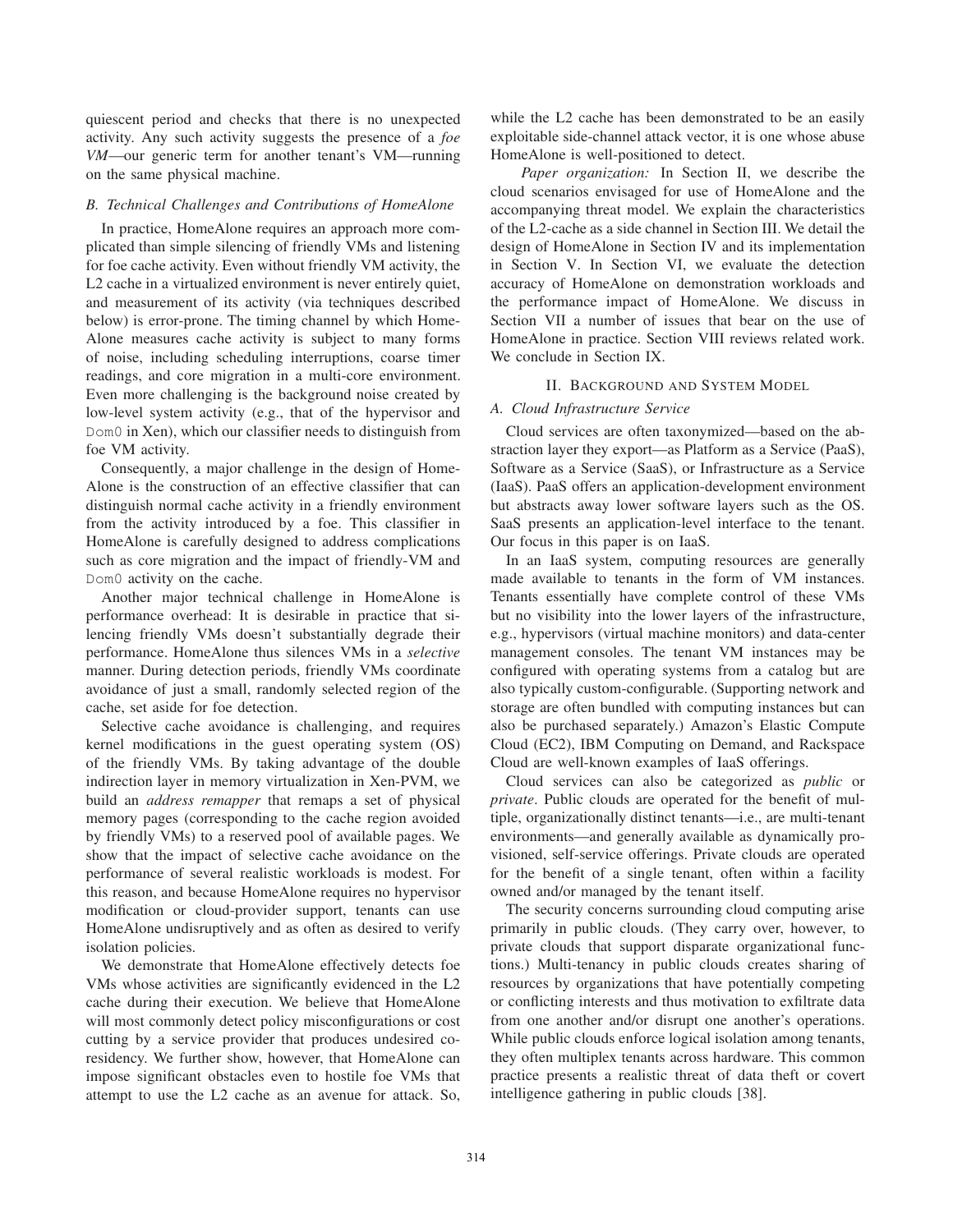Such concerns—and interest by organizations in extending their private clouds into public clouds (creating socalled *hybrid clouds*)—have prompted some tenants, e.g., U.S. federal agencies, to demand physical isolation as part of their SLAs [18]. Others use only resource instances that are meant to provide such isolation, such as full-physicalmachine instances with Amazon Web Services [11].

Even for tenants whose cloud providers offer assurances of physical isolation, however, a problem remains. How can these tenants verify that their computing resources (and VMs, in particular) are *actually* physically isolated?

Given this challenge, HomeAlone is designed to provide two benefits in public clouds. First, the system allows tenants (or auditors acting on their behalf) to detect hardware coresidency with foe VMs. Thus HomeAlone enables tenants to detect and remediate the presence of potentially dangerous side channels in cloud computing environments. Second and of perhaps equal importance—by merit of its detection of unexpected co-residency, HomeAlone can give insight into possible policy violations or system misconfigurations by cloud administrators. In other words, by way of detecting physical-isolation breaches, HomeAlone can serve as a sentinel for potentially broader and more serious systemic security lapses.

#### *B. Threat Model*

We consider an IaaS tenant that operates a collection of one or more (friendly) VMs co-resident on a given physical server. (Confirmation of friendly co-residency is obtainable via techniques outlined in, e.g., [38].) The tenant presumes—on the basis of a service agreement with the cloud provider, for instance—that its VMs have exclusive use of the physical server. The tenant's goal is to disprove or confirm its hypothesis via the detection or non-detection of foe VMs.

The tenant has no control over or visibility into the functioning of the hypervisor. That is, its only view into platform resource allocation is the one presented by its VMs.

We model the cloud provider as neutral. The provider does not facilitate foe-VM detection by the tenant by, e.g., giving hypervisor access to the tenant. At the same time, the provider does not modify software or hardware specifically to disable the tenant's detection tools.<sup>1</sup> We consider two scenarios: (1) The "foe" VM is benign, i.e., oblivious to its co-residency, or at least not attempting to exploit it to attack friendly VMs; and (2) the foe VM is an active adversary seeking to exfiltrate data from friendly VMs.

*Benign "foe VMs":* Co-residency with a benign foe VM may arise due to an unintentional policy violation or a configuration error by the cloud provider (or perhaps an intentional, cost-cutting violation, but not one that the cloud provider compounds via active cover-up). Indeed, we anticipate that such errors will be more common in the cloud than targeted exfiltration attacks via co-residency.

The ability to detect policy violations that lead to nonadversarial co-residency is important for two reasons. The first is regulatory compliance. Server isolation is an established best practice, for instance, for PCI (Payment Card Industry) DSS (Data Security Standards) compliance [21]. The second is the vulnerability that co-residency evidences. Even if foe VMs are not actively targeting co-resident friendly VMs, their existence highlights an isolation breach that can ultimately lead to a true compromise.

As we demonstrate, HomeAlone effectively detects the presence of a benign foe VM whose activities are significantly evidenced in the L2 cache during its execution. HomeAlone can thus serve as an early warning of accidental co-residency and potentially even as an index into more systemic security vulnerabilities.

*Adversarial foe VMs:* An adversarial foe VM is one that attempts to exploit its co-residency to exfiltrate sensitive data from friendly VMs. The benefit of HomeAlone in detecting such foe VMs is clear.

As a countermeasure to detection by HomeAlone, a foe VM could attempt to minimize its L2 cache footprint. Wholesale avoidance of the L2 cache for an actively executing foe VM would be challenging, as it would severely curtail use of memory (and necessitate avoidance of services, e.g., network transmission, that induce an L2 footprint). Specific avoidance of the region monitored by HomeAlone would also be challenging. As we shall see, this region is composed of a random selection of cache sets, and a foe VM attempting to map this region would ostensibly generate L2 activity that would itself facilitate detection by HomeAlone.

Moreover, the L2 cache is a side-channel attack vector of choice in server environments. Thus, a foe VM of particular concern is one that tries to exfiltrate data by actively probing this cache. As we demonstrate in our experiments, the L2 cache footprint produced by such a foe VM renders it more easily detectable by HomeAlone. Conversely, cornering the attacker into avoiding the L2 cache in whole or in part would be a success: It would strip a foe VM of a major adversarial benefit of co-residency.

Alternatively, to evade detection, a foe VM might attempt to limit its operation to short bursts or low-level activity over a prolonged period. This approach, however, would constrain exfiltration opportunities for critical, transient-use data such as cryptographic keys.

#### *C. Alternative Approaches*

Of course, with the cooperation of the cloud provider, it is possible for a tenant to detect foe VMs more directly (and reliably) than HomeAlone permits. For example, given control of the hypervisor, the tenant could list or enumerate the set of currently executing VMs on a physical machine.

<sup>&</sup>lt;sup>1</sup>A cloud provider has little incentive to actively enable foe VMs to exfiltrate data via side channels: Its control of the infrastructure means that it can simply exfiltrate data via the hypervisor if it so chooses.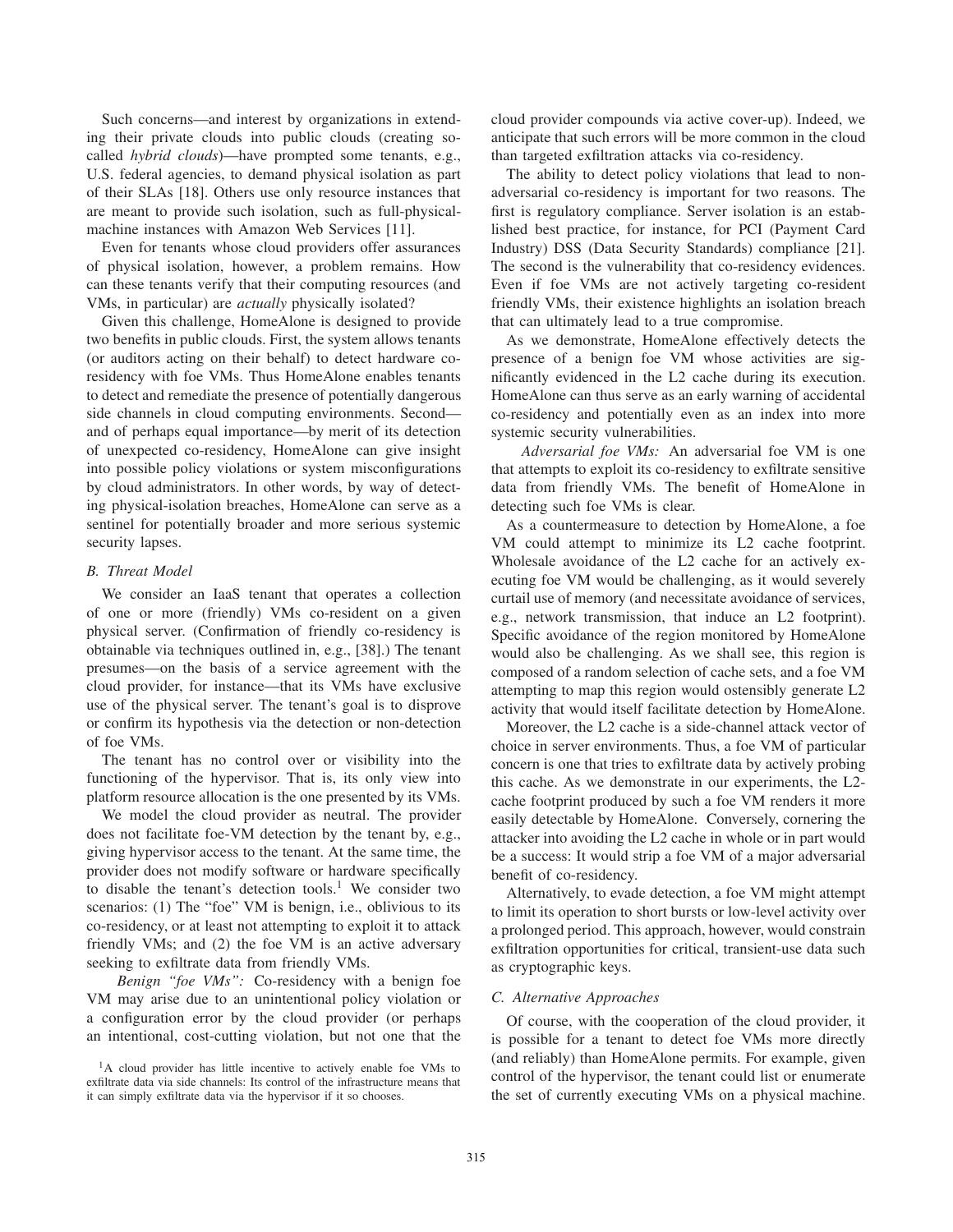Such functionality, however, would require modification of a service provider's hypervisor software or management plane to permit queries from tenants remotely or from tenant VMs locally. Extensions of this type, while technically possible, introduce their own access-control challenges and would require adoption by cloud providers, which there is no reason at present to anticipate in public clouds. As such, we focus on solutions that do not require cloud provider support.

## III. CACHE-BASED SIDE CHANNELS IN VIRTUALIZED INFRASTRUCTURES

## *A. Caches in Modern Architectures*

Modern processors benefit from multi-level caches to reduce latencies incurred by accesses to main memory. While current main memory latencies are on the order of several hundred nanoseconds, the fastest L1 cache has latency as low as several nanoseconds, resulting in a difference of two to three orders of magnitude. To amortize the cost of L1 cache misses, current processors include larger L2 and sometimes even L3 caches with slightly higher access latencies.

Cache sizes range from several KB to several MB. They are organized as a sequence of blocks denoted *cache lines*, with fixed size between 8 and 512 bytes. Typical caches are *set-associative*. A w-way set-associative cache is partitioned into  $m$  sets, each with  $w$  lines. Each block in the main memory can be placed into only one cache set to which it maps, but can be placed in any of the  $w$  lines in that set. The spectrum of set-associative caches includes two extremes: *direct-mapped* caches in which a memory block has a unique location in the cache (corresponding to  $w = 1$ ), and *fully associative* caches in which a memory block can be mapped to any location in the cache (corresponding to  $m = 1$ ). Increasing the degree of associativity usually decreases the cache miss rate, but it increases the cost of searching a block in the cache.

#### *B. Cache-based Timing Channel*

Cache-based timing channels have been widely studied in various contexts (see Section VIII). In spite of different methodologies employed in constructing these channels, they all exploit the timing difference in access latencies between the cache and main memory.

In our study, we consider the cache-based timing channel constructed by measuring the cache load of a monitored entity  $V$  that shares a common cache with the monitoring entity U. A basic construction of such a timing channel is what we call the PRIME-PROBE protocol:

PRIME: Entity  $U$  fills an entire cache set  $S$  by reading memory region  $M$  from its own memory space.

IDLE: Entity  $U$  waits for a prespecified PRIME-PROBE *interval* while the cache is utilized by monitored entity V.

PROBE: Entity  $U$  times the reading of the same memory region  $M$  to learn  $V$ 's cache activity on cache set  $S$ .

If there is much cache activity from  $V$  during  $U$ 's PRIME-PROBE interval, then  $U$ 's data is likely to be evicted from the cache set and replaced with data accessed by  $V$ . This will result in a noticeably higher timing measurement in  $U$ 's PROBE phase than if there had been little activity from V.

Cache-based side channels are typically dependent on the processor architecture and the cache level utilized. In this paper we focus on last-level caches on x86 platforms; for our experimental platforms, these are L2 caches. There are several hardware features that impact the cache-based timing channel we consider.

*TLB misses:* Most CPUs implement virtual memory as a method of providing a contiguous address space to processes. To speed up address translation, translation lookaside buffers (TLBs) cache recently used page table entries containing virtual-to-physical memory mappings. With the hardware-based TLBs implemented by the x86 architecture, TLB misses are expensive (as high as 100 cycles). Upon a TLB miss, the CPU itself walks the page tables to look for a mapping of the virtual address not found in the TLB. Thus, the TLB can add significant noise to the timing measurements of the PROBE phase.

*Hardware prefetching:* Modern CPUs implement several optimizations: they reorder accesses to the cache and prefetch several cache lines from a memory page that incurs several cache misses. To obtain accurate timing measurements in the PROBE phase, one technique is to access the buffer in pseudo-random order in the PROBE phase [38].

*Collisions from the instruction cache:* The L2 cache is shared by data and instructions, and thus data blocks can be evicted in favor of instructions. Instruction caching generally has a small effect on the timing measurements [35].

*Multi-core architectures:* On multi-core hosts, different cores may or may not share a cache. For example, in the four-core Intel Extreme processor, each core has its own L1 cache and each of the two L2 caches is shared by two cores.

*Simultaneous multithreading (SMT):* CPUs supporting SMT allow multiple threads to execute simultaneously on the same CPU core and share the same cache hierarchy. This feature enables the monitoring entity to execute while the monitored entity is running and to detect the activity of the monitored entity with a finer time resolution.

## *C. Implications of Virtualization*

Virtualization has been widely adopted in cloud computing for its flexibility, elasticity and ease of management. While virtualization provides logical isolation of virtual machines running on the same physical machine, it has been shown that the cache-based timing channels are still viable in virtualized environments [38], [36], albeit with reduced bandwidth. In this section we discuss several implications of the Xen paravirtualization (PVM) architecture to the cache timing channel, as our implementation of HomeAlone is based on Xen-PVM. Many of these features are common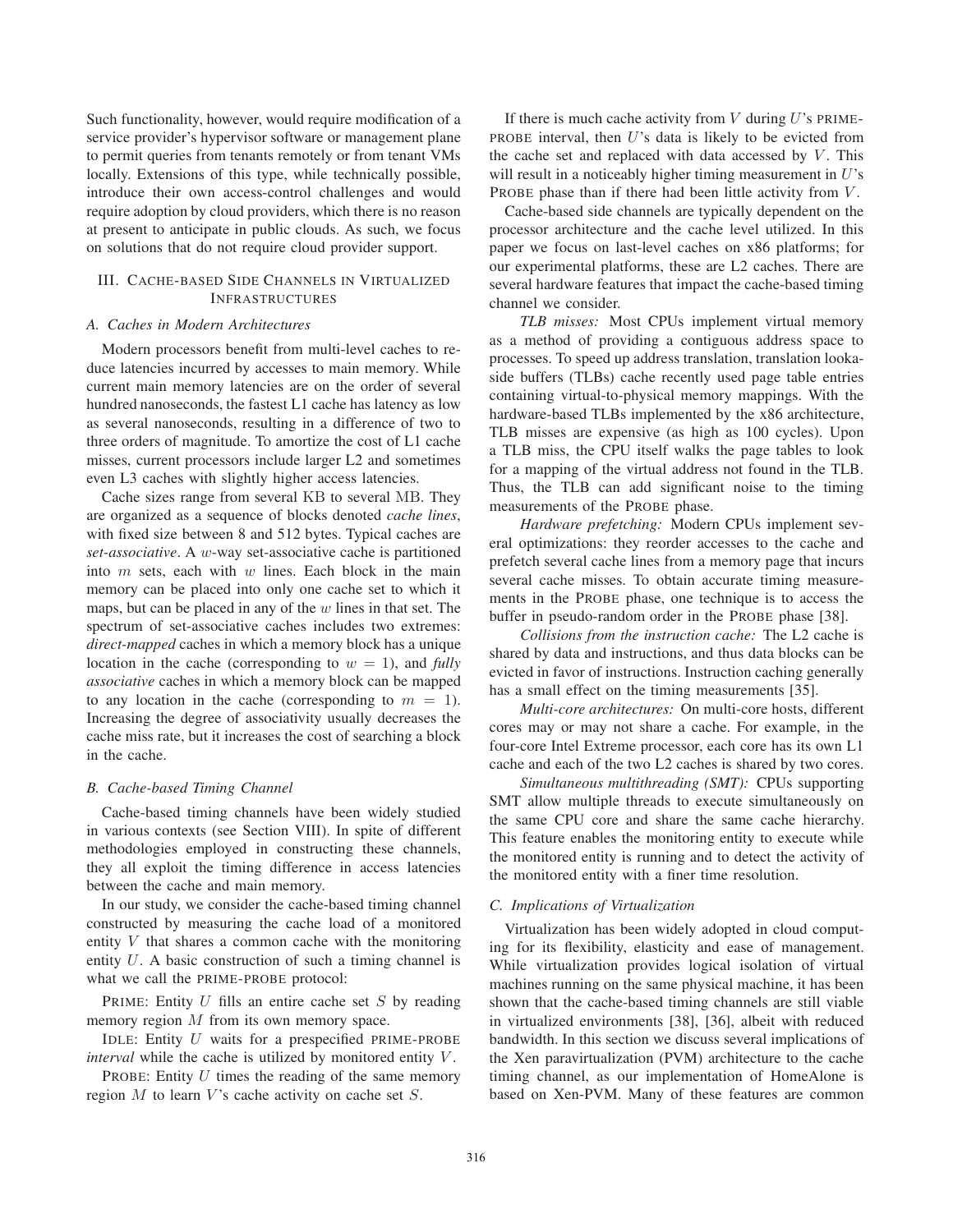to hardware-assisted virtual machine (HVM) functionality as supported by the Intel VT-x/VT-i [32] and AMD-V technologies, as well.

*Background activity:* Xen offers a paravirtualized virtual machine abstraction that requires some changes to the guest operating systems running in each VM. Xen implements a thin hypervisor that controls only basic operations, and a control management virtual machine, dubbed Dom0. To perform privileged operations, guest VMs can issue software traps into the hypervisor, called hypercalls. Dom0 is responsible for creating and terminating other VMs, configuring some of their parameters, and handling virtual network interfaces and block devices.

Both the hypervisor and Dom0 produce cache activity that introduces noise when measuring cache load. For example, to ensure secure partitioning of VMs, Xen validates modifications to guest page tables. Updates to page tables trigger hypercalls into Xen, and thus they induce hypervisor activity that leaves a pattern in the cache. In the PRIME-PROBE protocol, noise from the hypervisor might evict cache lines primed by the monitoring VM and so increase the timings observed in the PROBE phase, even when no foe VM is present.

*Processor virtualization:* Virtual machines time-share a physical machine and they run as scheduled by the hypervisor scheduler. Xen implements multiple scheduling algorithms (e.g., BVT, the credit scheduler). The default credit scheduler uses a fixed 30ms time slice to allocate VMs. Whether a monitoring VM  $U$  can observe the cache activity of another, targeted VM V through the PRIME-PROBE protocol depends on being scheduled on a core that shares a cache with  $V$  and on both  $U$  and  $V$  remaining there for sufficiently long.

*I/O virtualization:* In a virtualized environment, a guest OS does not have direct control of I/O devices. In the Xen architecture, Dom0 is responsible for multiplexing I/O devices across different virtual machines. Dom0 implements all device drivers and has access to the network and physical hard drives. All other VMs transfer data through Dom0 using an asynchronous buffering mechanism. Thus, an I/O intensive application triggers significant activity in Dom0, resulting in a modification of cache access patterns.

#### IV. DESIGNING A CO-RESIDENCY DETECTOR

The PRIME-PROBE timing channel described in Section III-B potentially provides a method for a monitoring VM to discover a foe VM on its machine by analyzing PROBE results for evidence of the foe. In this section, we develop a classifier for PRIME-PROBE readings that yields a classification of "foe present" or of "foe absent". In Section IV-A, we consider the effectiveness of a simple classifier for a single PRIME-PROBE reading. Based on that experience, we design a multi-probe classifier in Section IV-B and discuss training this multi-probe classifier in Section IV-C.

We perform a cursory evaluation of the classifier's detection capability in Section IV-D; this evaluation will be augmented with additional evaluations in Section VI.

Much of our discussion in this section is informed by experiences with the platform on which we performed the experiments reported in this paper. This platform is a 3GHz Intel Core 2 Quad computer (without SMT) with 8GB of physical memory and two L2 caches, each serving two cores. Each L2 cache is 24-way set-associative  $(w = 24)$  with  $m = 4096$  cache sets and a line size of  $l = 64B$ , yielding a cache size of  $c = 6MB$ . The virtualization technology is Xen. Unless otherwise specified, VMs use Ubuntu 10.04 as their guest OS. We will often motivate our design decisions based on our experiences on this platform, but we see no reason that our framework should not extend to several other platforms, as well.

## *A. A Single-Probe Classifier*

In this section we consider a simple classifier for a single PRIME-PROBE trial. This classifier works by averaging the PROBE timings observed in the trial (i.e., averaging over the cache sets utilized) and comparing this average to a threshold. If the average PROBE timing is less than the threshold, then this implies low baseline activity in the system, and thus results in a foe-absent classification. Otherwise, the PROBE timing implies high activity, and the classification returned is foe-present.

A factor that impacts the detection accuracy is the fraction of the cache examined in a PRIME-PROBE trial. It should be more accurate to PROBE the entire cache to detect a foe VM, but it is more desirable to utilize only a portion of the cache, so friendly VMs can utilize the remainder of the cache and, in particular, can continue execution during PRIME-PROBE trials. (An implementation for achieving this property is described in Section V.) Thus, in this section we evaluate our classifier when using PROBE results from only a portion (specifically,  $1/16^{th}$ ) of the cache that friendly VMs avoid.

The successful detection probability is also a function of the foe VM activity. To allow us to examine our classifier under a range of foe VM cache activity levels, we developed a toy application inducing a random memory access pattern with a frequency that we can tune. This toy application allocates a buffer of size much larger than the cache size and then periodically selects a random location in the buffer to read. The frequency of reads can be tuned to adjust its memory access frequency. We utilize this toy application to simulate a range of foe activities.

On multi-core cloud computing platforms, VMs are usually allowed to run simultaneously and their virtual cores to migrate among physical cores. Moreover, these physical cores may or may not share a cache, depending on the hardware architecture of the host. As a first step toward evaluating our classifier, though, we consider a simplified situation to test the potential of foe detection using a single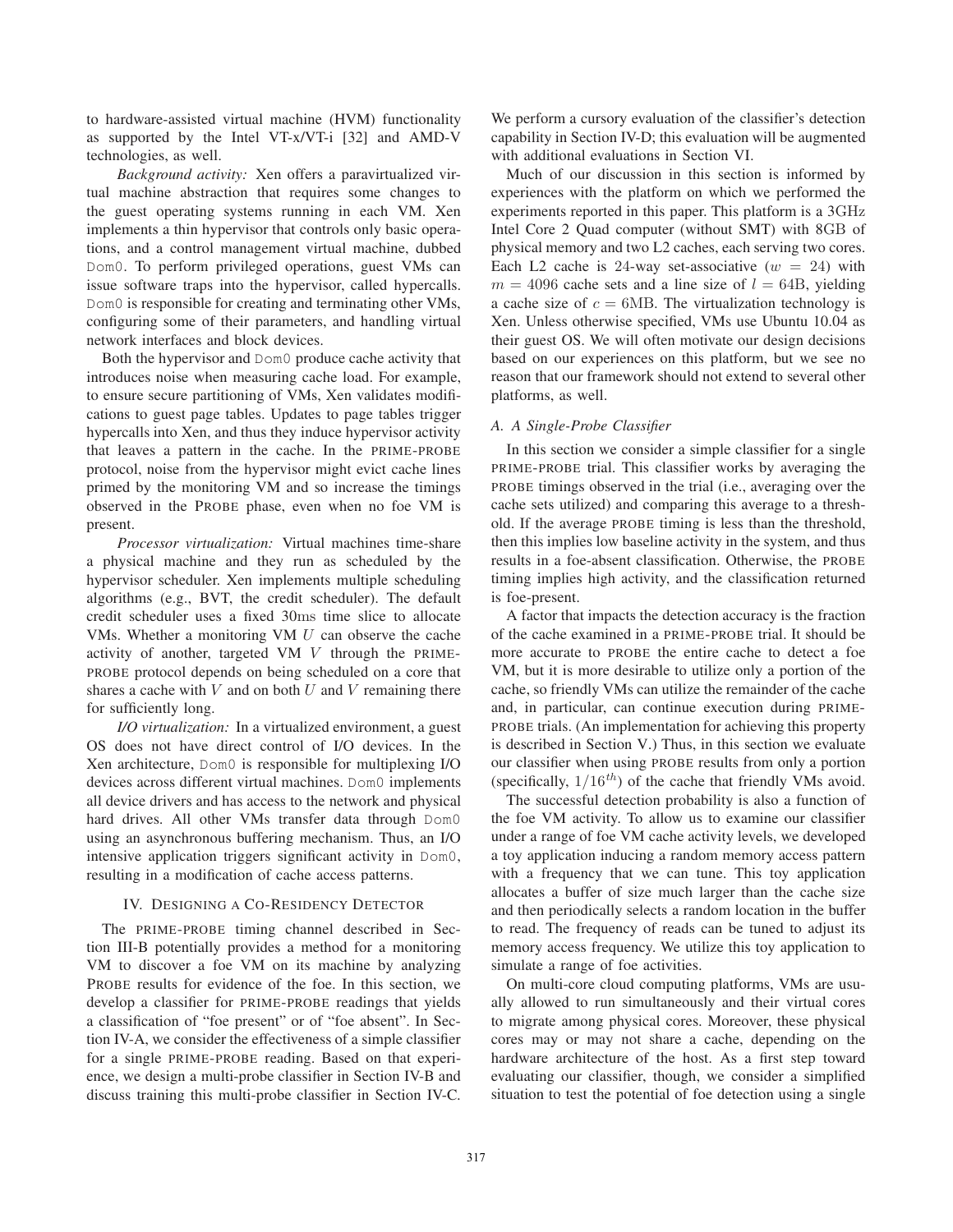PRIME-PROBE trial. In this simplified setting, the foe VM was pinned on one of the cores that shares a common cache with another core where the monitoring VM was pinned. Dom0 and other VMs were pinned away from the shared cache so that the cache activity of the foe VM could be sensed by the monitoring VM without interference.

In this simplified scenario, we measured the true detection rate of our classifier as a function of the memory access rate of the foe. In these tests, the detection threshold was set to allow a false detection rate of 1%, i.e., we set this threshold to be the 99th percentile of results from 1000 PRIME-PROBE trials without foes present. The PRIME-PROBE interval was 30ms, and each true detection rate was computed using 1000 PRIME-PROBE trials (with a foe present). A high true detection rate (100%) was achieved even when the memory access rate of the foe was as low as 1000 per second.

While the results of these experiments are encouraging, they unfortunately did not persist when the VMs were unpinned and allowed to move from one physical core to another, which is typical in modern cloud computing environments. Figure 1 shows that when all VMs were unpinned, this classifier was not



Figure 1. True detection rate of the single-probe classifier when false detection rate is configured to  $\alpha = 1\%$ . Four friendly VMs and one foe VM. All VMs unpinned. (Section IV-A)

nearly as effective in detecting foe VMs. In this experiment, four friendly VMs were run on a shared platform, one of which was an apache2 web server and three of which were unloaded; each was given 1GB of memory. The web server was driven by traffic generated by httperf from clients external to our "cloud." The apache2 server was subjected to a workload consisting of requests for a 1MB file at a rate sampled uniformly at random between 1 and 64 requests per second, and re-sampled every 5 seconds. The monitoring VM (one of these four VMs) attempted to detect the foe using the PRIME-PROBE protocol, using  $1/16^{th}$  of the cache. Again, the toy application ran as the foe VM. As shown in Figure 1, the maximum true detection rate achieved was roughly only 6.5%.

The reasons behind this low true detection rate are twofold. First, the Xen scheduler balances the workload via core migration and, in doing so, varies the view of the monitoring VM. Second, because there was significant I/O activity in these tests, when the monitoring VM and Dom0 shared a cache, there was significant cache noise induced by Dom0 due to this friendly I/O. That is, the friendly I/O activity increased Dom0 activity, making it appear similar to that of a foe when it shared a cache with the monitoring VM. The amount of noise in cache timings introduced by  $Dom0$ dynamically changes according to the I/O workload to/from VMs. While we are able to modify friendly guest operating systems at will (see Section V), it appears to be impossible to control the cache activity of Dom0 from within a VM.

## *B. A Multi-Probe Classifier*

In light of the difficulties in interpreting the results of a single PRIME-PROBE trial discussed in Section IV-A, in this section we design a classifier that works using  $n$  trials for  $n > 1$ . For simplicity, we first describe our classifier assuming that friendly-VM activities (mainly I/O activity), as well as the number of friendly VMs, are constant and known *a priori*, and then we relax these assumptions to present a general solution.

*Constant friendly-VM activity:* Assuming a constant and known number of friendly VMs and level of friendly-VM activity, a PRIME-PROBE trial yields a result—namely, the PROBE time, averaged over all cache sets probed. Recall that the result of the timing measurement should be largely (though, as we will discuss in Section V, not completely) independent of friendly VM memory activity, since friendly VMs will have been instructed to avoid the parts of their caches on which the monitoring VM conducts its PRIME-PROBE trials.



Figure 2. Distribution of timing results of PRIME-PROBE trials with no foe present.

As a first step towards our goal of detecting a foe VM based on the results of PRIME-PROBE trials, we plot in Figure 2 the distribution of timing results for 2000 PRIME-PROBE trials when no foe VM is present. The trial results exhibit a bimodal distribution, which is roughly a mixture of two normal distributions. The first normal distribution characterizes the (low) level of activity that the monitoring VM registers when running on a different cache than Dom0 during the PRIME-PROBE trial. The second normal distribution characterizes the (moderate) level of activity observed when the monitoring VM shares a cache with Dom0. Based on these findings, we define two overlapping classes for trial results. The first includes the majority of readings from the first normal distribution, and the second consists of the large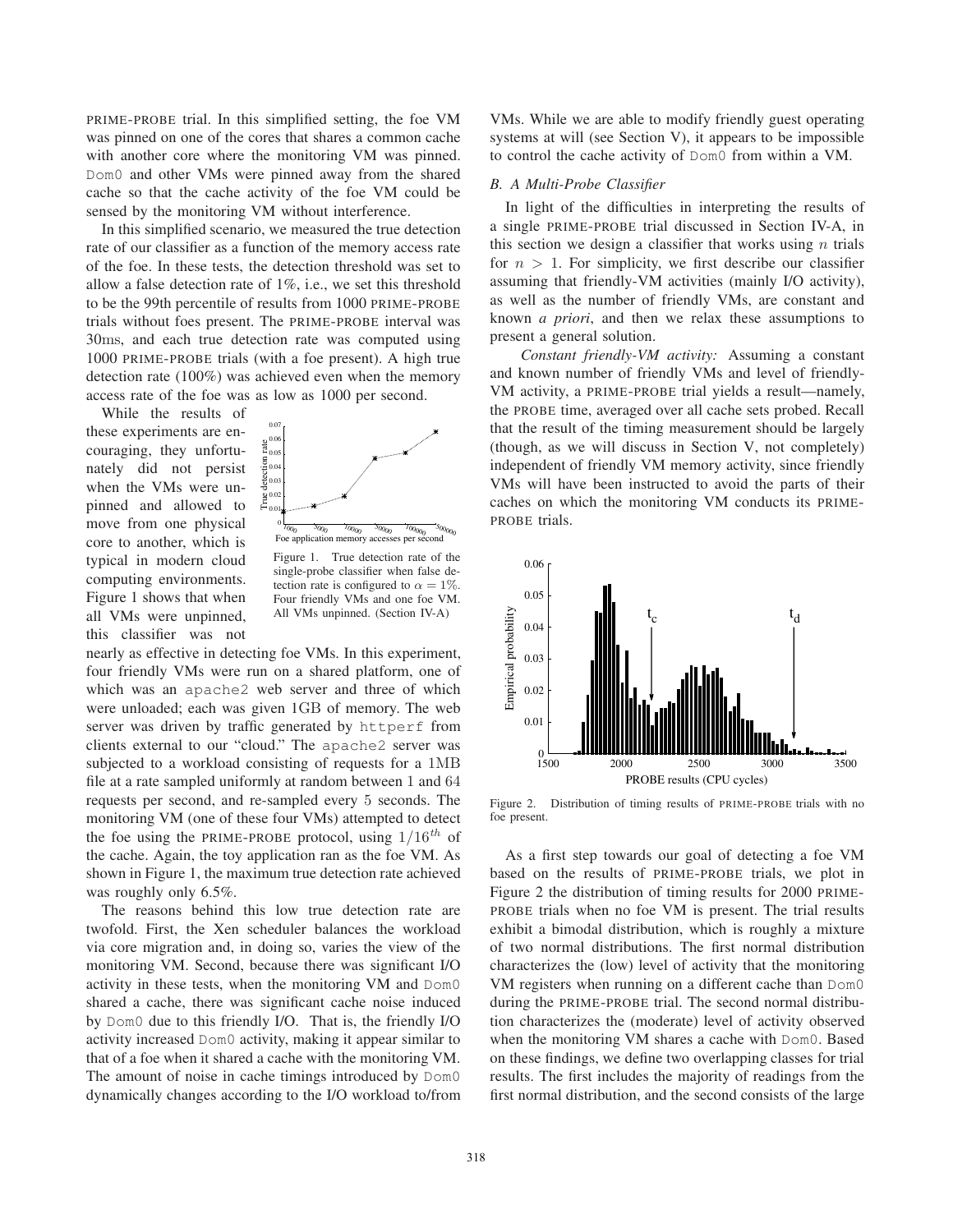majority of readings from both normal distributions. This design is motivated by the observation that the presence of a foe VM will tend to decrease the number of readings that fall into either class, as will be described below.

To determine if a given PRIME-PROBE trial result  $r$  belongs to one of these two classes, we empirically determine two thresholds  $t_c$  and  $t_d$ , where  $t_c < t_d$ , such that the cache timing measurements from the first class fall into  $[0, t_c]$  and those from the second class are in the range  $[0, t_d]$  (Figure 2). We next experimentally measure the empirical probability with which  $r$  actually falls into each of the two classes over many PRIME-PROBE trials for the friendly workload (assumed constant for the present discussion). Assuming independent trials—we revisit this assumption below—we let  $\pi_c$  denote the empirical probability with which r falls into the first class and  $\pi_d$  be the empirical probability with which it falls into the second class. Given  $n$  independent trials, we expect r to land in the first class  $\overline{c} = \pi_c n$  times, and the second class  $d = \pi_d n$  times.

Let us then consider an actual execution of our detection algorithm: A sequence of  $n$  monitoring trials that aim to determine whether a foe is present. Let  $c$  denote the number of times that  $r$  actually belongs to the first class, and  $d$ denote the number of times it belongs to the second class. In any of several ways, the presence of a foe VM might cause c to deviate from its expected value  $\overline{c}$  (and d from d). The foe VM could induce what would be a rare event under a friendly workload, namely a measurement  $r$  that lands above  $t_d$  and so outside of the second class. Alternatively, even if the foe VM induces only moderate cache activity (i.e., similar to that of Dom0), the presence of the foe could perturb the scheduling of VMs so as to decrease the odds that the monitoring VM observes a quiet cache, either by pushing the monitoring VM onto the same cache as Dom0 or by registering cache activity itself, causing lower  $c$  than expected.

Our detection strategy, then, is to presume a foe's presence if either  $c$  or  $d$  is substantially lower than expected. More precisely, we treat a sequence of  $n$  PRIME-PROBE trials as independent events. We choose  $\alpha$  as a desired upper bound on the rate of false detection of a foe VM. In each trial, we can view the hit/miss of the first class (i.e.,  $r \in [0, t_c]$  or  $r \notin [0, t_c]$ ) as a Bernoulli trial with  $Pr[r \in [0, t_c]] = \pi_c$ . It is then straightforward to compute the maximum threshold  $T_c < \overline{c}$  such that  $Pr[c < T_c] \le \alpha/2$  when no foe is present. We can similarly compute  $T_d < d$  such that  $Pr[d < T_d] \le$  $\alpha/2$ . Summarizing, then, our basic strategy is to suspect a foe's presence if in *n* PRIME-PROBE trials, either  $c < T_c$  or  $d < T_d$ . The probability of false detection of a foe over this combined test is at most  $\sim \alpha$ .

*Arbitrary friendly-VM activity:* The preceding description assumed that during the  $n$  PRIME-PROBE trials, the number of friendly VMs and the I/O activity levels of those friendly VMs were constant. In practice, this will generally

not be the case, since for realistic values of  $n$  (e.g.,  $n \approx 25$ ) and for realistic times to conduct  $n$  trials (in particular, with delays between them, as will be discussed below), the total time that will elapse during the  $n$  trials would be more than long enough to witness potentially large swings in load due to fluctuations in inbound requests, for example.

As such, in practice it is necessary to compute the thresholds  $t_c$  and  $t_d$  *per trial* as a function of the set F of activity profiles of the friendly VMs during that trial. That is, F includes a profile for each of the friendly VMs' activities during the PRIME-PROBE trial. Each VM's entry could include its level of I/O and amount of computation, for example. We give details of what we included in  $F$  at the end of Section IV-C.

The monitoring VM collects this information  $F$  after each PRIME-PROBE trial. (We will discuss how in Section V.) It uses this information to select  $t_c^F$  and  $t_d^F$ , and then evaluates whether the trial result r satisfies  $r \in [0, t_c^F]$  (in which case it increments *c*) and whether it satisfies  $r \in [0, t_d^F]$  (in which case it increments d).

Besides adjusting  $t_c^F$  and  $t_d^F$  as a function of F, we have found it helpful to adjust  $\pi_c$  and  $\pi_d$  as a function of F, as well. So, henceforth we denote them  $\pi_c^F$  and  $\pi_d^F$ . Specifically, we take  $\pi_c^F$  to be the fraction of training trials (see Section IV-C) with friendly-VM activity as described by F in which  $r \in [0, t_c^F]$ , and  $\pi_d^F$  to be the fraction of training trials with friendly-VM activity as described by F in which  $r \in [0, t_d^F]$ .

For  $n$  detection trials, we denote the profile characterizing the activity of the  $i^{th}$  trial by  $F_i$ . Define binary indicator random variables

$$
\gamma_i = \begin{cases} 1 & \text{if } r_i \in [0, t_c^{F_i}] \\ 0 & \text{otherwise} \end{cases} \text{ and } \delta_i = \begin{cases} 1 & \text{if } r_i \in [0, t_d^{F_i}] \\ 0 & \text{otherwise} \end{cases}
$$

where  $r_i$  denotes the result of a testing trial with friendly-VM activity characterized by  $F_i$ . We treat the observations  $\gamma_1 \ldots \gamma_n$  and  $\delta_1 \ldots \delta_n$  as Poisson trials. Training data suggest that under the foe-absent hypothesis,  $Pr[\gamma_i = 1] = \pi_c^{F_i}$ and  $Pr[\delta_i = 1] = \pi_d^{F_i}$ . Under this hypothesis, we can then calculate probability distributions for  $c = \sum_{i=1}^{n} \gamma_i$  and  $d = \sum_{i=1}^{n} \delta_i$  (e.g., [19]) and maximum thresholds  $T_c$  and  $T_d$  such that  $Pr[c < T_c] \le \alpha/2$  and  $Pr[d < T_d] \le \alpha/2$  for a chosen false detection rate of  $\alpha$ . As such, by detecting a foe if  $c < T_c$  or  $d < T_d$  we should achieve a false detection rate of at most roughly  $\alpha$ .

We reiterate that the thresholds  $T_c$  and  $T_d$  are computed during testing as a function of  $F_1$ , ...,  $F_n$ , using values  $\pi_c^{F_i}$  and  $\pi_d^{F_i}$  obtained from training (see Section IV-C). The thresholds  $t_c^F$  and  $t_d^F$  are similarly determined using training, but which ones are used during testing is determined by the profile sets  $F_1, \ldots, F_n$  actually observed.

*On independence:* The test outlined above requires trials that are independent, in the sense that the probability of the trial result r satisfying  $r \in [0, t_c^F]$  or  $r \in [0, t_d^F]$  is a func-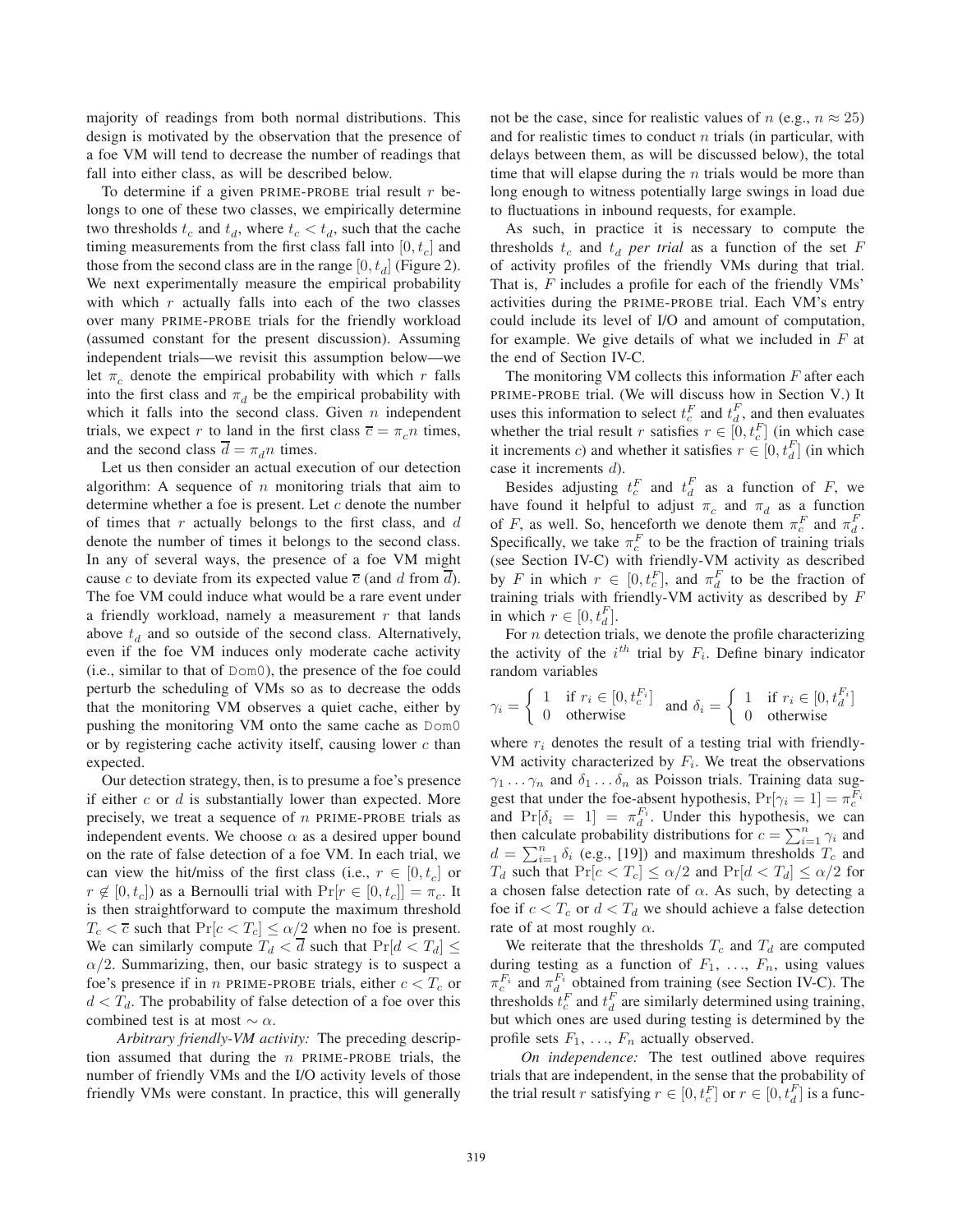tion only of  $F$  and foe activities (if any), and is otherwise independent of the results of preceding trials. Achieving this independence is not straightforward, however. In practice, an effective scheduler does not migrate virtual cores across physical cores randomly. In fact, in our experience, if the number of virtual cores is fewer than the number of physical cores, then Xen will not migrate virtual cores at all. This behavior clearly can impact achieving independent trials in this example, if the monitoring VM is the same VM each time and if Dom0 does not share a cache with this monitoring VM, then it never will.

For this reason, in our detector we take steps to make trials as independent as possible. Most importantly, we assign the monitoring VM randomly for each PRIME-PROBE trial from among the available friendly VMs. In addition, we employ random delays between trials to increase the likelihood that two trials encounter different virtual-to-physical core mappings (provided that friendly VMs include enough virtual cores to induce changes to these mappings). As we will show below, we believe that these steps increase the independence between trials sufficiently to construct an effective foe detector.

## *C. Training the Multi-Probe Classifier*

The need to determine  $t_c^F$  and  $t_d^F$  as a function of F introduces a training requirement for our classifier. In this paper we presume it is possible to train on a hardware platform that is similar, in terms of numbers of cores and caches, the arrangement of caches to cores, cache sizes, etc., to that on which the friendly VMs will eventually be run, and that this hardware platform can be equipped with the same virtualization substrate (i.e., Xen for the purposes of our discussion here) for training purposes. Of course, one way to accomplish this is to train on the cloud machines themselves, trusting that the interval in which training occurs is absent of any foes—a well-known "trust on first use" (TOFU) approach that is (unfortunately) common today in intrusion detection, key exchange, and many other contexts. A safer approach would be to replicate a machine from the cloud and use it for training, though this may require cooperation from the cloud provider.

While precisely determining  $t_c^F$  requires ground truth as to the cores (and thus caches) that Dom0 utilized during a PRIME-PROBE trial, such ground truth would typically not be available if training were done using the first (TOFU) approach described above. To leave room for both possibilities, we employ a training regimen that does not rely on such knowledge. Specifically, we collect PRIME-PROBE trial results for fixed  $F$  in the (assumed or enforced) absence of a foe and then model these results using a mixture of two normal distributions. Intuitively, one normal distribution should capture readings when Dom0 is absent from the cache observed by the monitoring VM, and one normal distribution should represent readings when Dom0 is present.

As such, we compute a best fit of the training trial results to a Gaussian mixture model of two normal distributions, and call one normal distribution (with the smaller mean) the *quiet distribution* and the other the *like-*Dom0 *distribution* for F. We then use these two distributions to generate values for  $t_c^F$  and  $t_d^F$ . Specifically, we choose  $t_c^F$  to be the mean plus the standard deviation of the quiet distribution, and we choose  $t_d^F$  to be the the mean plus the standard deviation of the like-Dom0 distribution.

As described previously, each element of  $F$  describes the relevant activities of a distinct friendly VM during the PRIME-PROBE trial from which the result will be tested using  $t_c^F$  and  $t_d^F$ . Moreover, F includes a distinct such descriptor for each friendly VM. To train our classifier, it is necessary to incorporate training executions that match the profiles  $F$  likely to be seen in practice. The extensiveness of this data collection depends in large part on the features that are incorporated into the VM activity descriptors in  $F$  and on the granularity at which these features need to be captured. The training executions should also range over the possible number of VMs on the same computer, which we assume the party deploying the VMs can determine (c.f., [38]).

While our framework permits building a detector based on a variety of features included in the friendly VM profiles, we found in our experiments that the most relevant feature to capture is the level of I/O activity in each friendly VM. As already discussed, the I/O activity of friendly VMs is highly correlated with Dom0's activity evidenced in the cache. Fortunately, capturing this information at only a coarse granularity is sufficient to build an effective detector. Specifically, in the experiments we report in this paper, we compute the *aggregate* number of bytes of I/O activity involving friendly VMs during the PRIME-PROBE trial (as measured in sys\_read and sys\_write calls). We bin the total friendly-VM I/O activity during the PRIME-PROBE trials into one of 20 bins. Any two profiles  $F$  and  $F'$  falling into the same bin are treated as equivalent for our purposes.

#### *D. Multi-Probe Detection Capability*

In this section we provide a cursory evaluation to confirm that our multi-probe detector overcomes the limitations of the single-probe detector of Section IV-A. Our results here are not intended to be exhaustive; we will consider detection in the context of additional workloads in Section VI.

Recall that the shortcoming of our single-probe detector was revealed when we unpinned VMs, allowing them to migrate among the available cores. We consider only this case here; all VMs are unpinned. We introduced four friendly VMs on our platform, the configurations of which were exactly the same as those in experiments for Figure 1, namely one apache2 server and three unloaded VMs.

We first collected the results of 20,000 PRIME-PROBE trials employing  $1/16^{th}$  of the cache with no foe present. The delay between PRIME-PROBE trials was chosen uniformly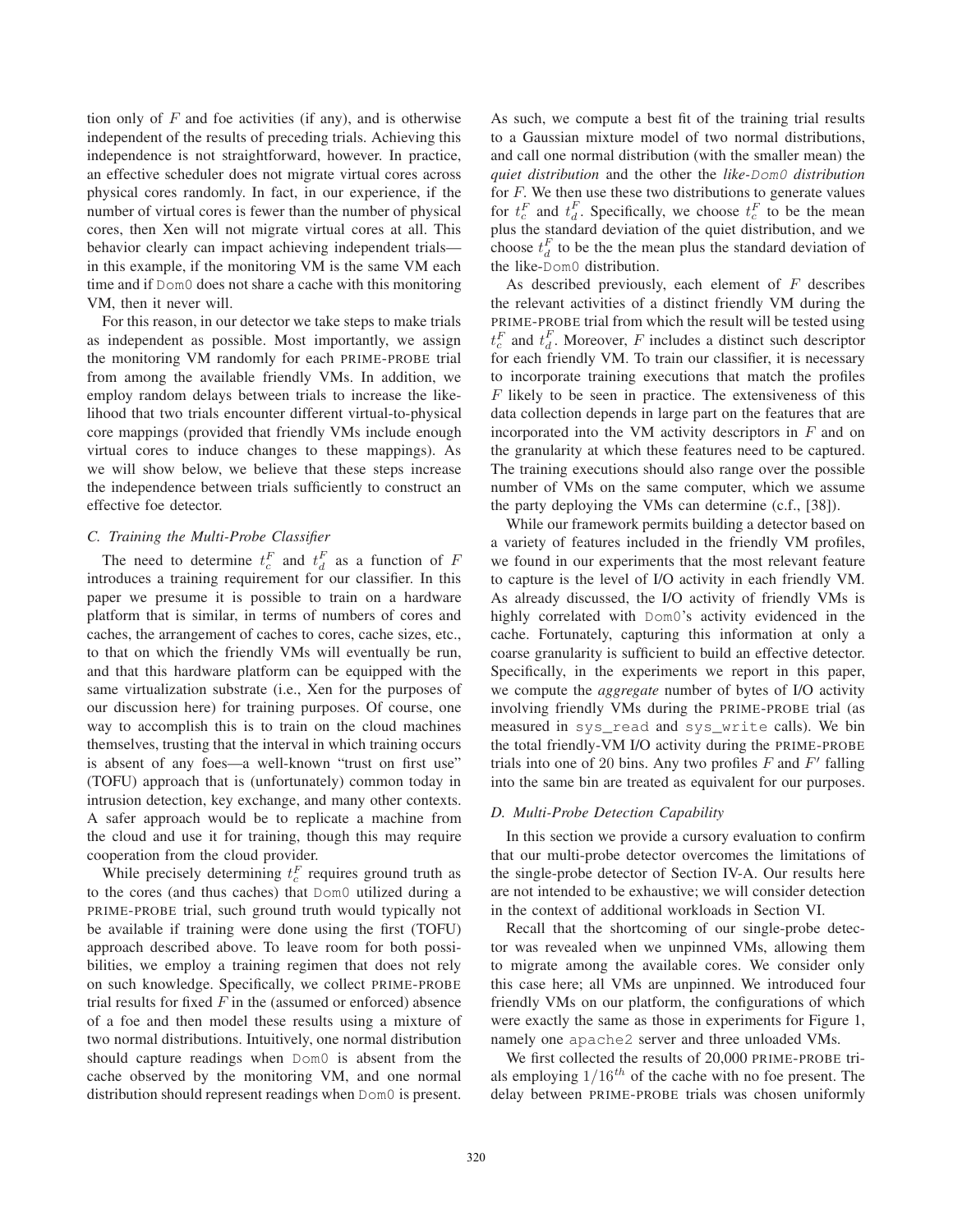at random between 1 and 5 seconds. To confirm our ability to configure the false detection rate, we conducted a 10 fold cross-validation, in which we partitioned these 20,000 results into 10 equally sized sets and then tested on each set after training on the remainder (with  $\alpha = 1\%$ ). Each testing set was broken into non-overlapping windows of  $n$  PRIME-PROBE trials ( $n \in \{25, 50, 100\}$ ), each window yielding a foe or no-foe classification. The false detection rate that we observed was indeed less than  $1\%$  for each value of n.

We then added a foe, using the same toy program as in Section IV-A. Figure 3 shows the true detection rate for testing performed in the same fashion, after training on the previously collected 20,000 trials with  $\alpha =$ 1%. For each value of  $n$ , the sum of all  $n$ -trial win-



dows was 2000 PRIME-PROBE trials, meaning that the curves for smaller values of n show averages over a greater number of windows. In this figure, the memory access rate of the foe application is indicated on the x-axis. Our multi-probe classifier improves substantially over the single-probe classifier, for the same false detection rate. The tradeoff is that our multi-probe classifier takes longer to evaluate, due to its use of multiple PRIME-PROBE trials separated by random intervals.

#### V. IMPLEMENTATION

In order to execute the detection technique described in Section IV, the cloud customer must modify the VMs that it deploys to the cloud (the "friendly VMs"). In this section we describe our proof-of-concept implementation, which we developed within 64-bit PVOps Linux kernel 2.6.32.16 for Xen. Our modifications have been tested with the Xen 4.0.1-rc2 hypervisor.



Figure 4. Architecture of our implementation within one guest VM

Our implementation consists of a suite of tools that is installed within each friendly VM. As shown in Figure 4, this suite includes a user-level *coordinator* and two kernel extensions in each guest OS kernel, namely an *address remapper* and a *co-residency detector*.

#### *A. Coordinator*

Each friendly-VM coordinator works in user space and is responsible for coordinating the detection task with coordinators in other friendly VMs residing on the same physical cloud host. We presume that coordinators can determine the friendly VMs residing on the same physical host, either because this has been configured by the cloud customer deploying these VMs or by detecting which friendly VMs do so (e.g., see [38]).

A *detection period* is begun by one coordinator, here called the *initiator* for the detection period, sending commands (in our implementation, using TCP/IP) to the other friendly-VM coordinators. This command indicates a randomly selected *color* that defines the cache sets in each cache on the host that will be used during this detection period for executing PRIME-PROBE trials. A coordinator that receives this message must invoke its local address remapper (via a system call) to vacate use of those cache sets (to the extent that it can; see Section V-B), so that execution of this VM will minimize pollution of those cache sets during the detection period. We note that each coordinator makes no effort to determine whether it is presently on the same cache as the initiator (if the host has multiple caches), either during initiation or at any point during the detection period. Rather, each coordinator uses its address remapper to vacate the cache sets of the color indicated by the initiator, for any cache used by its VM for the duration of the detection period. Upon receiving confirmation from its address remapper that those cache sets have been vacated, the local coordinator sends a confirmation to the initiator.

Once the initiator has received confirmation from the friendly VMs on the host, it creates a *token*, selects a friendly VM on the host uniformly at random, and passes the token to the selected VM. The selected VM now becomes the *token holder* and will act as the monitoring VM for one PRIME-PROBE trial. More specifically, the token holder alerts the other coordinators of its impending trial and then contacts its local co-residency detector to perform the PRIME-PROBE trial. Once the co-residency detector has completed the trial and returned the trial result  $r$ , the token holder collects an activity profile  $F$  from the friendly VMs. Each entry of this activity profile characterizes the I/O activity (bytes passed through sys\_read or sys\_write) of the friendly VM from which the entry was received, since that VM received the alert preceding the PRIME-PROBE trial. Finally, the token holder induces a random delay (to improve independence of trials; see Section IV-B) and then selects the next token holder uniformly at random (again, for independence) from the friendly VMs on the host. When passing the token to the new token holder, the sender includes all trial results  $r$  and corresponding activity profiles  $F$  collected in this detection period so far.

After *n* trials have been performed, the new token holder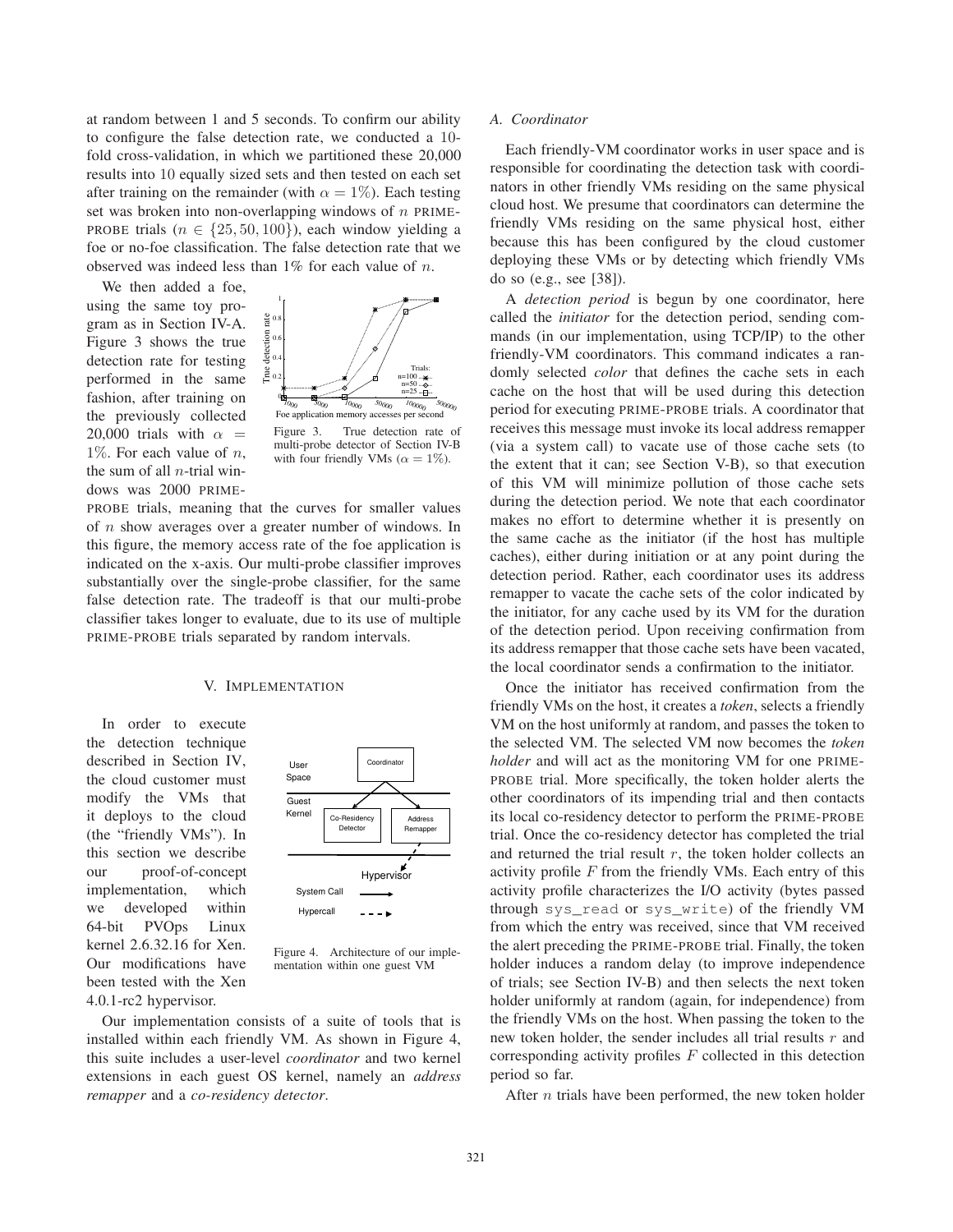can evaluate the results and activity profiles to determine whether to declare that a foe is present on the machine, using the technique described in Section IV.

## *B. Address Remapper*

The address remapper is provided a color, which defines cache sets that need to be avoided due to their planned use in the pending detection period. To avoid the use of these cache sets, the address remapper colors each physical memory page (c.f., [31], [17]) by the (unique, in our implementation) color of the cache sets to which its contents are mapped, and then causes its VM to avoid touching cache sets of the designated color by causing it to avoid accessing physical memory pages of the same color.

A straightforward way of causing its VM to avoid these memory pages would be to to alter the view of memory that the guest OS perceives. For instance, we can "unplug" the memory pages that need to be avoided, by indicating that such pages are unusable in the page descriptor structure in the guest OS. A drawback of this approach is that it breaks up physical memory as perceived by the OS, so that the OS no longer has access to a large, contiguous memory space. For example, the buddy memory allocator used in Linux maintains an array of lists, the  $i$ -th entry of which collects a list of free memory blocks of size  $2<sup>j</sup>$  pages, where  $j = 0, 1, \ldots, 10$ . Therefore, "unplugging" memory pages of one color will result in empty lists for  $j \geq 6$  in the case of 64 page colors, since a block of  $2^6 = 64$  pages (or larger) will contain one page of each color. Others have cautioned against this in other contexts, due to serious performance issues that it may cause [20].

Instead, we take advantage of the additional indirection layer in the mapping from virtual to physical memory introduced by virtualization. The Xen hypervisor provides a *pseudo-physical* address space to each guest virtual machine and maintains the mapping from pseudo-physical to physical memory. Because physical memory is allocated at page granularity in Xen, the memory allocated to each VM is not guaranteed to be actually contiguous, but the contiguous pseudo-physical address space in each guest virtual machine provides the illusion to the guest OS that it is running on an intact physical memory. In paravirtualized virtual machines, whereas the pseudo-physical address space is the one that is used across the operating system, the guest OS is also aware of the corresponding machine address of each page, which is embedded in the page table entry for the hardware MMU to look up during translation (i.e., translation is done directly from guest virtual address to real machine address). This design leaves us an opportunity to modify the pseudo-physical-to-machine-address mapping to avoid touching certain physical pages while keeping the guest OS' view of memory layout unchanged. In particular, to remap the machine address of a single pseudo-physical page, the address remapper issues a hypercall to the hypervisor

indicating the new machine address and then modifies the guest OS' copy of this mapping. So as to prevent accesses to these mappings while they are being reconfigured, the address remapper disables interrupts and preemption of its virtual core and suspends its guest OS' other virtual cores (if any) prior performing the remapping.

In the process of address remapping to avoid using physical pages of the specified color, the address remapper needs to copy page contents out of pages that need to be avoided and then update page tables accordingly. To provide a destination for these copies, a pool of memory pages is reserved when the guest OS is booted. This pool should be large enough to hold an entire color of memory. During the remapping process, the address remapper copies each physical page of the specified color to a page in the reserved memory pool of a different color, and then updates the page tables accordingly by issuing hypercalls to the hypervisor. One caveat is that if a page of the specified color corresponds to a page table or page directory that is write protected by the hypervisor, then this page cannot be exchanged and has to be left alone. These pages, and a few other pages that cannot be moved, are the primary cause of the remaining cache noise in our PRIME-PROBE trials.

To summarize, the remapper performs the following steps. It enumerates the pseudo-physical pages that are visible from the guest OS. For each page  $P$ , the machine address of the page is determined to figure out whether it is the designated color. If so, in which case this page would ideally be remapped, the remapper examines the page table entries pointing to  $P$  and also the page descriptor structure. In several cases—e.g., if  $P$  is reserved by HomeAlone, write-protected by the hypervisor, or a kernel stack page currently in use—then the remapper must leave the page alone. Otherwise, the remapper identifies a new page (of a different color) from its pool and exchanges the machine address of P with that of this new page (via a hypercall). Prior to doing so, it copies  $P$ 's content to this new page if P was in use. The remapper updates the kernel page table (also by hypercall) and, if  $P$  was used in user space, then the remapper updates the user-space page tables. The performance of this algorithm will be evaluated in Section VI.

This implementation constrains the number of colors in our scheme and thus the granularity at which we can select cache sets to avoid. Let  $w$  denote the way-associativity of the cache;  $m$  be the number of cache sets;  $c$  be the size of the cache in bytes;  $l$  be the size of a cache line in bytes;  $p$ be the size of a page in bytes; and  $k$  denote the maximum number of page colors. Each l-sized block of a page can be stored in a distinct cache set, and avoiding a particular cache set implies avoiding every page that includes a block that it could be asked to cache. Since the  $p/l$  blocks of the page with index i map to cache set indices  $\{i(p/l) \text{ mod }$  $m, \ldots, (i+1)(p/l) - 1 \mod m$ , the most granular way of coloring cache sets is to have one color correspond to cache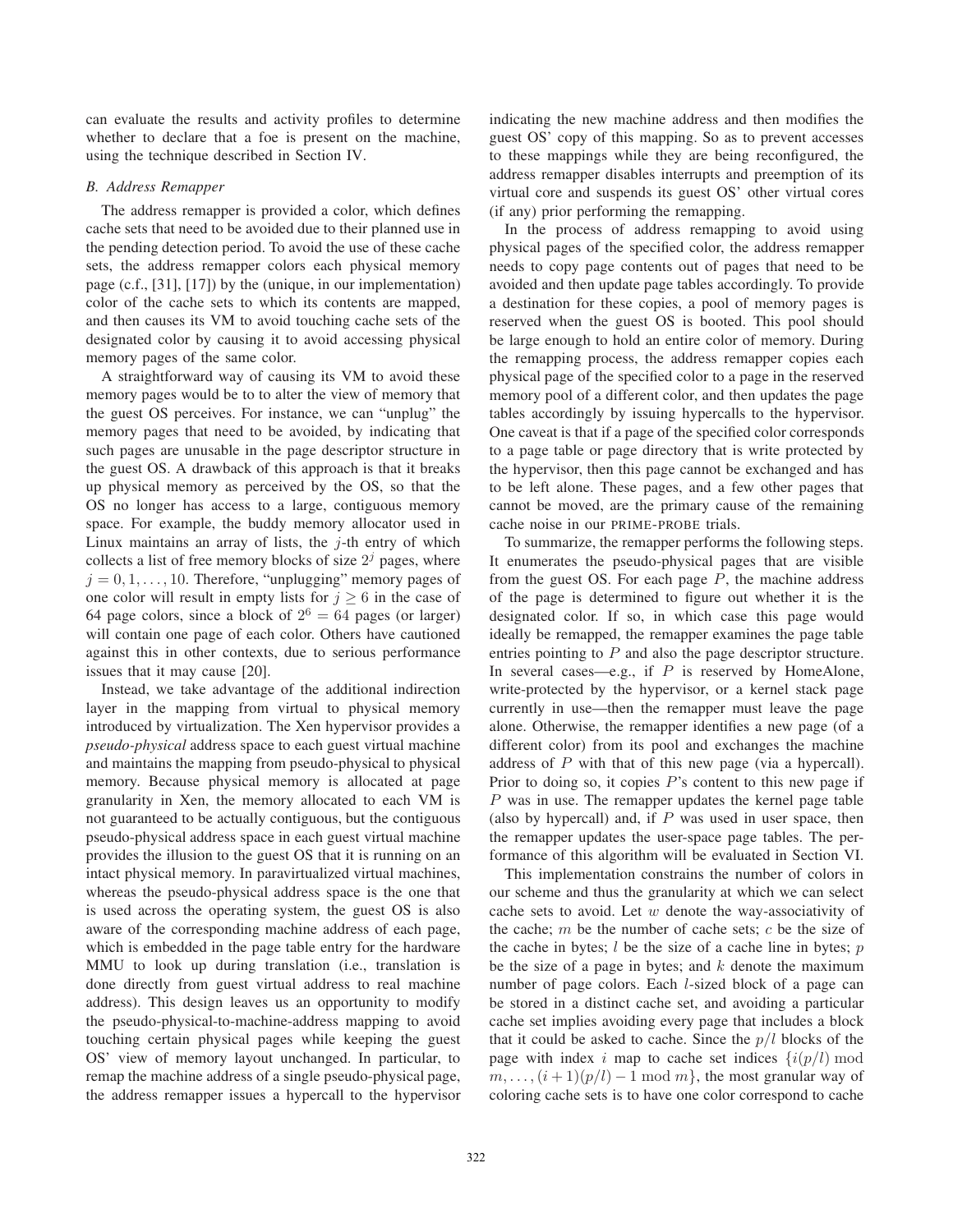sets with indices in  $\{i(p/l) \mod m, \ldots, (i+1)(p/l)-1 \mod m\}$ m} for a given  $i \in \{0, \ldots, \frac{m}{p/l} - 1\}$ . Since  $m = c/(w \times l)$ , the number  $k$  of colors that our implementation can support is

$$
k = \frac{c/(w \times l)}{p/l} = \frac{c}{w \times p}
$$

On our experimental platform, an Intel Core 2 Quad processor, the L2 cache is characterized by  $c = 6MB$ ,  $w = 24$ , and  $l = 64B$ , and Linux page size is  $p = 4KB$ . Thus the number of page colors in our system is  $k = 64$ .

#### *C. Co-Residency Detector*

The co-residency detector, which is implemented as a Linux kernel extension, executes the PRIME-PROBE protocol for measuring L2 cache activity. To PRIME the cache sets to be used in the PRIME-PROBE trial (i.e., of the color specified by the coordinator), the co-residency detector must request data from pages that map to those cache sets. To do so, at initialization the co-residency detector allocates physical pages sufficient to ensure that it can PRIME any cache set.

When invoked by the coordinator, the co-residency detector PRIMEs the cache sets of the specified color, and then waits for the PRIME-PROBE interval. In our experiments, this interval is configured empirically to be long enough for a reasonably active foe to divulge its presence in the cache but not so long that core migration of the monitoring VM becomes likely. In our experiments we use a PRIME-PROBE interval of 30ms.

The co-residency detector is tuned to improve its detection ability in several ways. First, on our experimental platform, every cache miss causes one line to be filled with the requested content and another to be filled through prefetching; i.e., a cache miss fills two cache lines in consecutive cache sets. As such, our co-residency detector PROBEs only every other cache set. Second, to eliminate noise due to the TLB, the co-residency detector flushes the TLB before its PROBE of each cache set, so as to ensure a TLB miss. Third, the co-residency detector disables interrupts and preemption during the PRIME-PROBE protocol to limit activity that might disrupt its detection.

## VI. EVALUATION

In this section, we deploy HomeAlone on a small private cloud in which four friendly VMs are running on one physical host virtualized with Xen. The host is the same as that employed in the experiments of Section IV.

The applications that we employ in our VMs are taken from the PARSEC benchmarks [12], [13]. PARSEC is distinguished from most other suites in focusing on multithreaded benchmarks representative of diverse, emerging workloads, and so we take it as representative of future cloud computing workloads. In particular, we utilized the following benchmarks from PARSEC.

- 1) blackscholes: This benchmark simulates financial analysis and, in particular, calculates the prices of a portfolio of options using Black-Scholes partial differential equations.
- 2) bodytrack: This computer vision application tracks a 3D pose of human bodies and represents video surveillance and character animation applications.
- 3) canneal: This is a benchmark using cache-aware simulated annealing to design chips that minimize routing costs; it is representative of engineering applications.
- 4) dedup: This benchmark is short for "deduplication", which is a compression approach that combines global and local compression in order to obtain a high compression ratio; it is used to simulate next-generation backup storage systems.
- 5) facesim: This benchmark simulates human faces and is representative of applications like computer games that employ physical simulation to create virtual environments.
- 6) streamcluster: This benchmark was developed for solving online clustering problems and is included for its representation of data mining algorithms.
- 7) x264: This is an H.264/AVC video encoder that can be used to simulate next-generation video systems.

Each benchmark was provided the "native" input designated for the benchmark. In addition to these PARSEC benchmark applications, in some tests we employed an apache2 web server on which we induced a workload as described in Section IV-A.

#### *A. Detection*

To test the effectiveness of our co-residency detector, we trained our classifier on a workload that included four friendly VMs, one running apache2, one running facesim, one running streamcluster, and one running blackscholes. Each VM was given one 1GB of memory and one virtual core. We do not claim that this request profile, or that this mix of applications, is representative of any particular cloud tenant workload. We simply used this mix of applications to capture a broad range of reasonably intensive activities.

Training consisted of collecting results from 20,000 PRIME-PROBE trials on  $1/16^{th}$  of the cache, each pair separated by an interval chosen independently and uniformly from between 1 and 5 seconds. Training was performed as prescribed in Section IV-C and tuned to a false detection rate of  $\alpha = 1\%$ . We confirmed this false detection rate using a 10-fold cross validation as in Section IV-D with  $n = 25$ .

*Detecting benign foe VMs:* After training, we conducted seven runs with the same friendly workload and one foe VM. In each of the seven runs, the foe executed one of the seven PARSEC benchmark applications. Each run yielded 2000 PRIME-PROBE trials on  $1/16^{th}$  of the cache,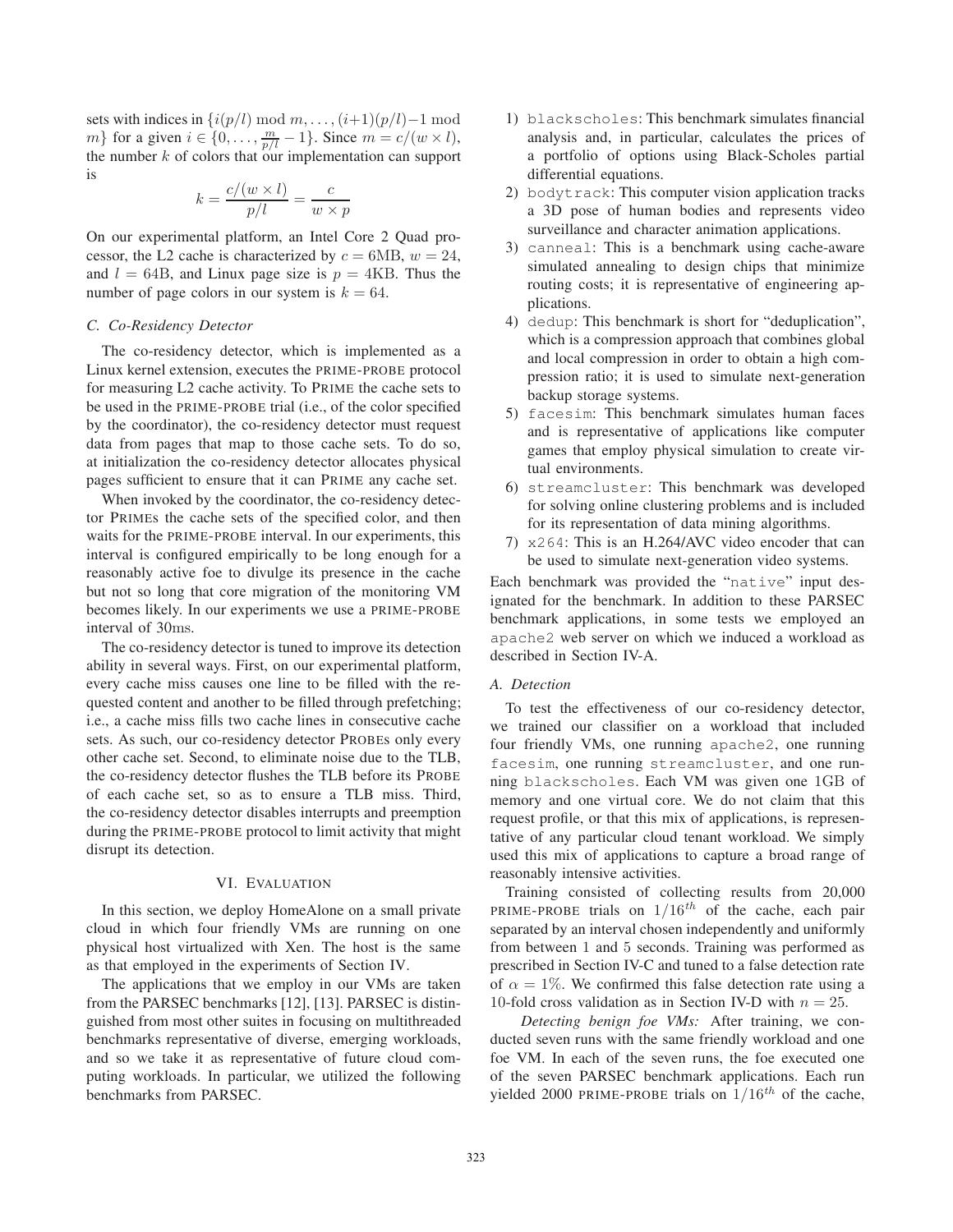

Figure 5. True detection rates for different foe applications ( $n = 25$ ,  $\alpha = 1\%$ 

each pair again separated by a random interval between 1 and 5 seconds. Nonoverlapping subsequences of  $n = 25$  trials were then classified using our detector. The true detection rates observed are shown in Figure 5. As shown there, for the single-core foe VMs, true detection rates ranged from roughly 84% (bodytrack) to 100% (streamcluster). Except for dedup, true detection rates improved slightly when the foe VM employed two cores. The improvement of detection rates during the foe VM's use of multiple cores is possibly due to increased contention for the physical CPU resources. We believe that the variation in true detection rates across foe applications is caused by the different features of these applications, e.g., their CPU usage patterns and I/O intensities. Future research may help determine the relationship between detection rates and application properties.

An interesting limiting case for detecting benign foe VMs is a foe VM that runs nothing more than a guest OS. We briefly experimented with the possibility of detecting such a foe VM. In particular, we ran HomeAlone against an "idle" Linux foe VM (Ubuntu 10.04) and an "idle" Windows 7 foe VM, i.e., VMs with no actively running applications. HomeAlone proved effective even in this challenging setting: It achieved almost a 15% true detection rate against the Linux foe, and a 70% true detection rate for the Windows foe. (In both cases,  $\alpha = 1\%$  and  $n = 25$ .) While further experimentation is warranted, these preliminary results perhaps provide rough lower bounds for the true detection rates of benign foe VMs of these types.

*Detecting adversarial foe VMs:* We further evaluated HomeAlone by studying its effectiveness against *adversarial* foe VMs, as described in section II-B. The adversarial foe VMs we considered actively attempted to exfiltrate data from friendly VMs by themselves running the PRIME-PROBE protocol on portions of the L2 cache. Furthermore, the adversary's targeted collection of cache sets was fixed, as we expect an adversary would generally need to target the same cache sets for a substantial duration to exfiltrate meaningful



versarial foe VM executing continuous PRIME-PROBE cycles. Each curve represents a different number of cache sets overlapping with HomeAlone.

(b) True detection rates for an adversarial foe VM, where the number of cache sets overlapping with HomeAlone is fixed at 256. Each curve corresponds to a different delay between adversarial PRIME-PROBE trials.

Figure 6. ROC curve for detecting adversarial foe VMs with different aggressiveness ( $n = 25$ ,  $\alpha = 1\%$ ).

information from friendly VMs.

The detection accuracy of HomeAlone depends on how frequently the foe VM executes PRIME-PROBE trials and on the number of cache sets in the intersection between the regions probed by HomeAlone and by the foe VM. Figure 6 shows the true and false detection rates over a range of adversarial foe VM PRIME-PROBE frequencies and amounts of cache-set overlap. The experimental parameters used for detection (e.g.,  $n$ ,  $\alpha$ , PRIME-PROBE interval, total number and time between PRIME-PROBE trials by HomeAlone) were selected as in our detection experiments above.

As illustrated in Figure 6(a), for an adversary that performs PRIME-PROBE protocols back-to-back with a minimal intervening delay, detection accuracy improved as the overlapping cache region grew. With as few as 32 overlapping cache sets, HomeAlone achieved a 20% true detection rate with a false detection rate of 1%. When the full  $1/16^{th}$ of the cache monitored by HomeAlone overlapped with the foe VM's region of activity, the true detection rate rose to 85%. As seen in Figure 6(b), the true detection rate of HomeAlone increased, as expected, with the foe VM's PRIME-PROBE frequency. Such detection is possible, however, only when the foe VM executes PRIME-PROBE protocols with sufficient frequency and scope. A sufficiently inactive foe VM, i.e., one probing a small portion of the cache (e.g., 32 cache sets) with low frequency (e.g., every 10 seconds) will likely escape detection. The bandwidth of the resulting side-channel, though, would render meaningful data exfiltration challenging.

*Responding to detections:* When co-residency is detected by HomeAlone, the customer whose friendly VMs are at risk has several options available to respond. If the customer is not immediately concerned about attacks on friendly VMs (e.g., if the customer employs HomeAlone primarily to detect service-provider misconfigurations as opposed to truly hostile foe VMs), the customer might simply attempt to confirm the detection to a higher degree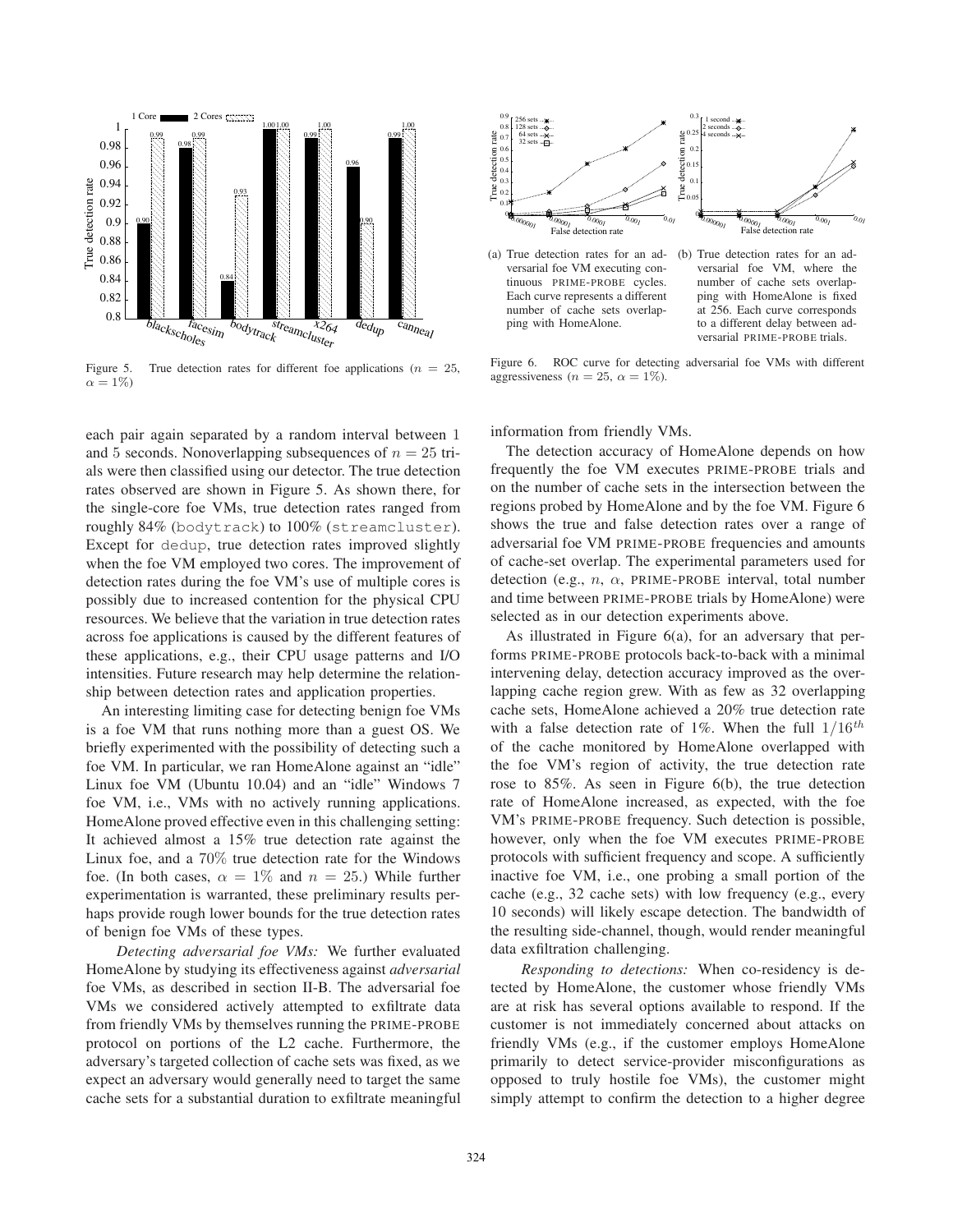of assurance. For example, the friendly VMs could increase the portion of the cache they use for detection, increase  $n$ , or leverage multiple  $n$ -sized tests as described below. If this additional testing confirms the presence of foe VMs, then the customer should presumably report this problem to the cloud provider. If some of the customer's VMs contain highly sensitive data that warrant more immediate reaction to a detection, then the customer might suspend processing of that data while the aforementioned steps are performed to confirm the detection.

*Probability amplification:* In most of our tests, the separation of the true detection rate from the false detection rate (of  $\leq 1\%$ ) was substantial. This separation can be leveraged to substantially improve HomeAlone's sensitivity both its true detection rate and its false detection rate—using the known technique of *probability amplification*. In this approach, a series of  $N$  detection periods (each of  $n$  trials) is executed, each yielding a binary detection hypothesis ("foe present" / "foe absent"). A *meta-classifier* is applied to these N outputs. The output of the meta-classifier ("Foe Present" / "Foe Absent") is based on the fraction of "foe present" results across runs, according to a statistical test that we briefly describe.

Let  $\alpha$  denote the false detection rate for a run of Home-Alone and  $\beta$  the true detection rate (with the requirement that  $\alpha < \beta$ ). Let z denote the number of "foe present" outputs over the N runs;  $\mathbb{E}[z] = \alpha N$  with no foe present, while  $\mathbb{E}[z] = \beta N$  with a foe truly present. The meta-classifier then outputs "Foe Present" if  $z \geq (\alpha + \beta)N/2$ , i.e., z exceeds a threshold defined as the mid-point between expected values under the two hypotheses; it outputs "Foe Absent" otherwise. (The threshold can be adjusted, of course.)

Assuming that the outputs of individual HomeAlone runs are statistically independent (even partially independent), this meta-classifier can achieve very high detection rates and very low false detection rates for moderate values of N. For example, assuming complete independence, a singlerun true detection rate of  $\beta = 84\%$  (the lowest we observed for the PARSEC benchmarks) and a false detection rate of  $\alpha = 1\%$ , with  $N = 10$ , the meta-classifier detection rate would be > 99.8%, with a false detection rate  $< 2.5 \times 10^{-8}$ . When HomeAlone is used in particular to detect cloud configuration errors (and thus a long-persisting foe), it is feasible to support many more detection periods.

The degree of independence between runs increases with the length of time between them. Run-independence can also be reinforced, we expect, with a resampling of the cache color monitored by HomeAlone. Further research would be required to characterize the statistical dependence between runs and to determine the most appropriate tradeoff between execution time and sensitivity for probability amplification.

## *B. Performance*

In this section, we examine the overhead induced by HomeAlone when avoiding  $1/16^{th}$  of the cache.

*Overhead of address remapping:* At the beginning of a detection period, HomeAlone can change the region of the cache being avoided by friendly VMs by transmitting a randomly chosen cache color to all friendly VMs. This mechanism is useful to conceal the monitored region from an active foe that tries to escape detection. (Such a foe is discussed more in Section VII.) However, changing the cache color induces performance overhead caused by the address remapping procedure (see Section V-B). In Figure 7, we show the overhead of address remapping in our (unoptimized) implementation, as a function of the total memory size, assuming 16 colors (and so each color constitutes  $1/16^{th}$  of the memory).

In our implementation, applications running on friendly VMs are paused during remapping. So, the costs shown in Figure 7 are not inconsequential to applications. That said, a more refined implementation could perform remapping incrementally (e.g., one or a few pages at a time), permitting applications to run between



Figure 7. Runtime of remapping  $1/16^{th}$  of memory for one VM, as function of memory size. Note that x-axis is log-scale.

remapping increments. As such, remapping need not incur a large contiguous pause in activity, but rather the remapping costs can be amortized over a longer interval and interleaved with application execution.

*Overhead during detection periods:* During detection periods, applications inside friendly VMs continue to run, but the VMs do not utilize the entire cache. In addition, a detection thread runs inside the monitoring VM, and the coordinators of the VMs interact to perform PRIME-PROBE trials (see Section V). In this section we show the overhead that this induced on the seven PARSEC benchmark applications during detection periods.

To measure these costs, we first ran each benchmark 10 times without HomeAlone; in each of these runs, the benchmark ran alone on the platform but within a VM with one virtual core.<sup>2</sup> In 10 subsequent tests, we ran the benchmark in one VM (with HomeAlone) that participated with three other, unloaded VMs in our foe detection protocol. Notably, this involved avoiding  $1/16^{th}$  of its cache, conducting PRIME-PROBE trials at random intervals chosen between 1 and 5 seconds, and coordinating detection across

<sup>&</sup>lt;sup>2</sup>All benchmarks were run in a virtual machine with 1GB of memory, except for dedup and canneal, which were given 3GB of memory to avoid frequent swapping.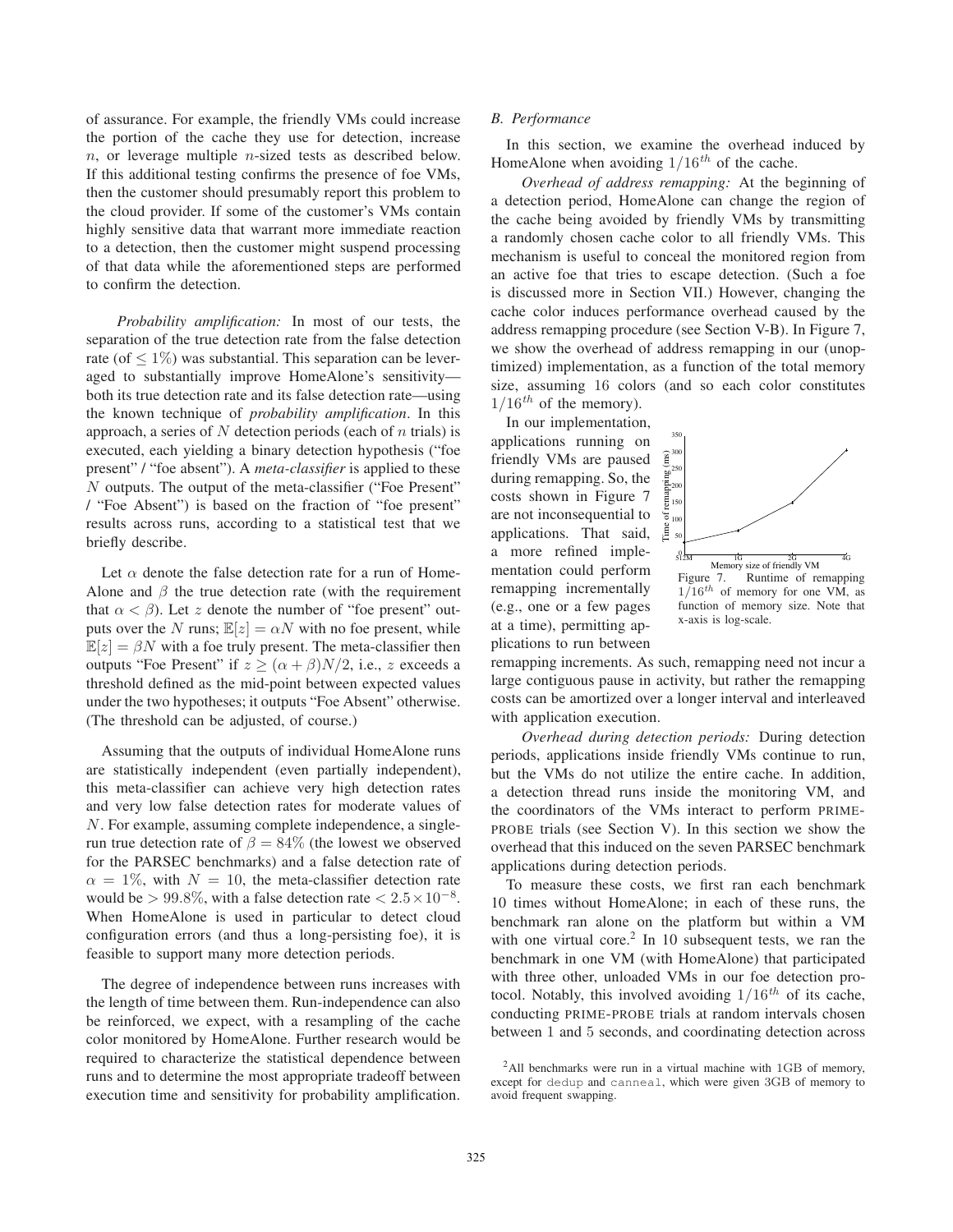these VMs. (These tests did not include remapping. As discussed above, this happens before the detection period and the costs can be amortized over an arbitrary amount of time in advance.) We then computed a normalized runtime of each benchmark when run with HomeAlone enabled, by dividing the average runtime of the benchmark when run with HomeAlone by the average runtime of the benchmark when run without it.

The results, shown in Figure 8, suggest that there is modest performance degradation in the benchmarks we examined. The benchmark that suffered the most, namely x264, did so by approximately 4.6% on average. We believe the reasons for the modest overhead of HomeAlone are multi-



Figure 8. Normalized performance of benchmark applications during detection periods

fold: First, in rare instances do applications utilize the entire cache, and thus avoiding  $1/16^{th}$  of the cache impacts the performance of most applications minimally. Second, we conjecture that due to artifacts of virtualization, avoiding a portion of the cache is less disruptive to application performance than it would be in a traditional environment.

## VII. DISCUSSION

In this section we briefly consider several issues that may affect how our techniques are applied in practice.

*Machine migration during detection:* Our experiments assumed that the number of friendly VMs is constant during detection periods. The unexpected machine migration of a friendly VM to or from the host, or the instantiation of a new friendly VM on the host, could potentially produce a false detection. If this is a possibility, then additional measures will be needed to report these events and, if necessary, disregard any detections based on observations with which these events may have interfered. As discussed in Section V-A, our techniques already assume the ability to coordinate across friendly VMs on the same host. These additional measures to address changes in the population of friendly VMs are simply an extension of that requirement.

*Hardware-assisted virtualization:* With HVM technology, the hypervisor can utilize hardware assistance to better isolate one guest OS from another [32], [22]. Although major computing infrastructure providers like Amazon [1] and Rackspace [3] still support PVM guests, we expect a move to HVM in the future. Some technical differences between HVM and PVM alter the cache-based side channel for our purposes.

The most acute complication comes from virtualization of the MMU. In HVM, only pseudo-physical memory addresses are visible to guests and stored in the guest page

table entries. The mapping from the pseudo-physical to the machine address space is done through a shadow page table maintained by the hypervisor [22]. In HVMs, guests do not have direct control of the physical memory addresses, and this impacts our cache coloring technique used for avoiding certain cache regions during detection.

To our advantage, more and more hardware-assisted virtual machines seek paravirtualized functionality. Hypercalls, traditionally used only by PVM, are now used in HVM for better performance. Examples include hypercalls that allow guests direct control of device drivers [2], and hypercalls that make the real machine address visible to guests. We thus believe that minor modifications would make our detection techniques viable in cloud environments with HVM guests.

*Evading detection:* As shown, HomeAlone detects a foe VM whose activities are significantly evidenced in the L2 cache during its execution. A foe VM with knowledge of HomeAlone could try to limit its cache footprint in order to evade detection. Since HomeAlone selects a different cache region (color) in each detection period, to escape detection the foe would presumably need to lower its utilization of most or all of the cache or else discern the color being used by HomeAlone and avoid only those portions of the cache. To discern the color, however, the foe would presumably need to probe the cache, an activity that HomeAlone is designed to detect. More generally, HomeAlone is well positioned to detect side-channel attacks via the cache (e.g., of cryptographic keys), and so a foe that avoids the cache, either in whole or in part, to evade detection sacrifices a significant attack vector to do so. Of course, it can make use of other timing channels—e.g., the instruction cache [4], the branch target cache [6], [7], or shared functional units [46], [9]—but these channels require SMT, which is not supported in some clouds, and far less has been shown about the efficacy of these channels. Moreover, it may be possible to extend HomeAlone to monitor those channels as well.

## VIII. RELATED WORK

Most prior work on cache timing channels has focused on their use as a side or covert channel. Here we briefly review related research and highlight its differences from our own.

Cryptanalytic techniques based on timing measurements of arithmetic operations were introduced by Kocher [27]. Subsequently, timing attacks based on shared data caches have been widely studied in the cryptanalysis of cryptographic protocols, e.g., [43], [42], [35], [8], [5], [15], [33], [34], [44], [23], [40], [25], [30], [16], [37], [49], [14], [24], [41]. The focus of this (still active) research area is to exploit the characteristics of the data cache (in particular the access latency gap between the cache and main memory) to develop cryptanalytic techniques specifically tailored to particular cryptographic implementations. In contrast, our work uses timing measurements on the L2 cache as a defensive tool. Moreover, our techniques are general in that we aim at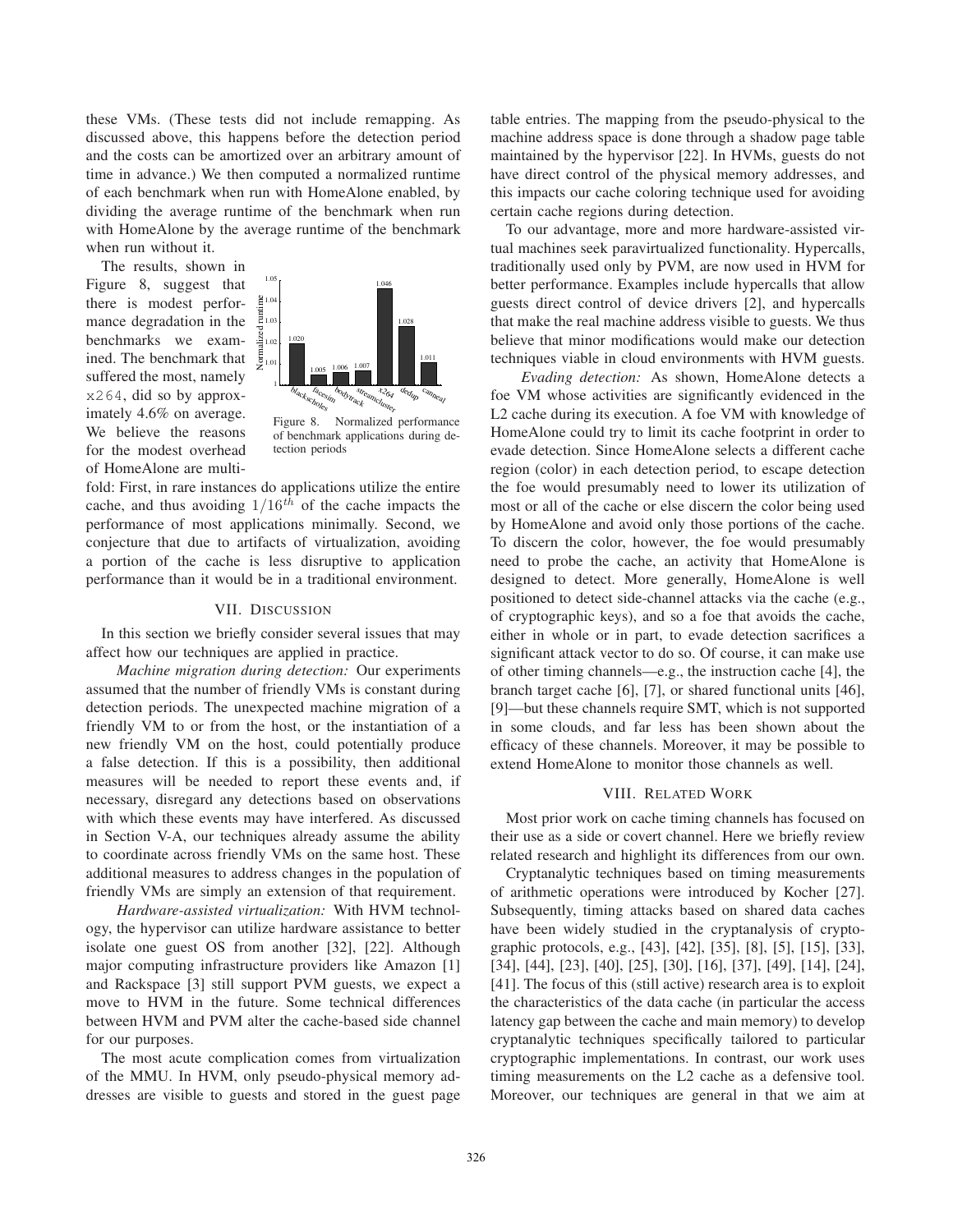detecting arbitrary foe VMs and we do not assume any knowledge about the foe VM implementation or workload.

Methods proposed to mitigate the threats posed by datacache side channels generally fall into three categories. First, they include new cache designs (e.g., [46], [47], [26], [28], [48]). Second, Aviram et al. [10] have proposed to eliminate timing channels in cloud computing by forcing VM execution to be deterministic, but the success of this approach still needs to be demonstrated. Third, a promising direction is to construct cryptographic implementations that resist cachebased timing attacks (e.g., [29], [25]). Techniques such as new cache designs and forced determinism could potentially hinder the detection capability that we have developed in this paper. However, we do not anticipate that these mechanisms will be widely adopted in the near future. Another defense applicable in cloud computing is to disallow cache sharing among tenants altogether, either by grouping friendly VMs on cores sharing a cache or by partitioning the cache among VMs [36]. Of course, our techniques enable friendly VMs to detect if the service provider fails to correctly implement such cache isolation policies.

Besides the data cache, other architectural side channels have been exploited in cryptanalysis; as mentioned above, these include the instruction cache [4], the branch target cache [6], [7], and shared functional units [46], [9]. It is conceivable that these or other side channels could be used for foe detection, though we leave investigation of this possibility to future work.

#### IX. CONCLUSION

With the growing movement of sensitive applications to clouds, there is increasing demand for physical isolation of tenants' workloads (e.g., [18], [11]). In this paper we have developed an approach called HomeAlone by which a tenant of an IaaS cloud can detect if this isolation is violated, without requiring cooperation from the cloud service provider. In addition to providing the first such capability of which we are aware, our approach is novel in utilizing cache timing channels as a *defensive monitoring* technique, in contrast to the significant body of literature that uses them as an attack vector (see Section VIII).

We detailed the design of our cache timing classifier for detecting the co-residence of "foe VMs" with a tenant's own "friendly VMs" and how we overcame significant obstacles to make this detection viable. We also implemented our detector within Linux for Xen, and demonstrated that our detector impacted performance modestly (less than 5%) in a range of benchmark applications. Foe detection tests indicate that reasonably active, benign foes can be detected in 25 PRIME-PROBE trials of  $1/16^{th}$  of the cache with a true detection rate ranging from 84% up to 100%, while permitting a false detection rate of only  $\sim 1\%$ . For similar parameter settings, foe VMs that attempted to exploit the cache as a side-channel were detected with rates ranging

from  $15\%$  to  $85\%$  in our tests, depending on the frequencies with which they probed and the extents to which the cache sets they probed overlapped those monitored by HomeAlone.

As an initial example of using side channels to monitor for co-resident foes, we believe our work opens up new directions for research, both in better classifiers for cache timing behavior and in use of other side channels. And, while we believe that avoiding detection by HomeAlone imposes significant penalties on a foe VM—namely avoiding its own cache and thus dispensing of a potent attack vector of its own—we anticipate and welcome additional progress in testing the limits of this approach.

#### *Acknowledgements*

We thank Darrell Bethea, Steve Gribble and the anonymous reviewers for suggestions that led to improvements to this paper. This work was supported in part by NSF grant 0910483 and by a gift from RSA Laboratories.

#### **REFERENCES**

- [1] Amazon elastic compute cloud. http://aws.amazon.com/ec2/.
- [2] FlexiScale utility computing. http://www.flexiant.com/.
- [3] Rackspace. http://www.rackspacecloud.com/.
- [4] O. Aciiçmez, B. B. Brumley, and P. Grabher. New results on instruction cache attacks. In *Cryptographic Hardware and Embedded Systems, CHES 2010, 12th International Workshop*, pages 110–124, August 2010.
- [5] O. Aciiçmez and Ç. K. Koç. Trace driven cache attack on AES (short paper). In *Information and Communications Security, 8th International Conference, ICICS 2006*, pages 112–121, 2006.
- [6] O. Aciicmez, C. K. Koc, and J.-P. Seifert. On the power of simple branch prediction analysis. In *2nd ACM Symposium on Information, Computer and Communications Security*, pages 312–320, March 2007.
- [7] O. Aciic mez, C. K. Koc, and J.-P. Seifert. Predicting secret keys via branch prediction. In *Topics in Cryptology — CT-RSA 2007, The Cryptographers' Track at the RSA Conference 2007*, pages 225–242, February 2007.
- [8] O. Aciicmez, W. Schindler, and C. K. Koc. Cache based remote timing attack on the AES. In *Topics in Cryptology — CT-RSA 2007, The Cryptographers' Track at the RSA Conference 2007*, pages 271–286, February 2007.
- [9] O. Aciicmez and J.-P. Seifert. Cheap hardware parallelism implies cheap security. In *Workshop on Fault Diagnosis and Tolerance in Cryptography*, pages 80–91, September 2007.
- [10] A. Aviram, S. Hu, B. Ford, and R. Gummadi. Determinating timing channels in compute clouds. In *ACM Cloud Computing Security Workshop*, pages 103–108, October 2010.
- [11] Amazon AWS. AWS case study: Numerate finds a winning combination with AWS. http://bit.ly/a0ONsQ, 2010.
- [12] C. Bienia, S. Kumar, J. P. Singh, and K. Li. The PARSEC benchmark suite: Characterization and architectural implications. In *17th International Conference on Parallel Architectures and Compilation Techniques*, October 2008.
- [13] C. Bienia and K. Li. Parsec 2.0: A new benchmark suite for chip-multiprocessors. In *5th Annual Workshop on Modeling, Benchmarking and Simulation*, June 2009.
- [14] A. Bogdanov, T. Eisenbarth, C. Paar, and M. Wienecke. Differential cache-collision timing attacks on AES with applications to embedded CPUs. In *Topics in Cryptology — CT-RSA 2010, The Cryptographers' Track at the RSA Conference 2010*, pages 235–251, March 2010.